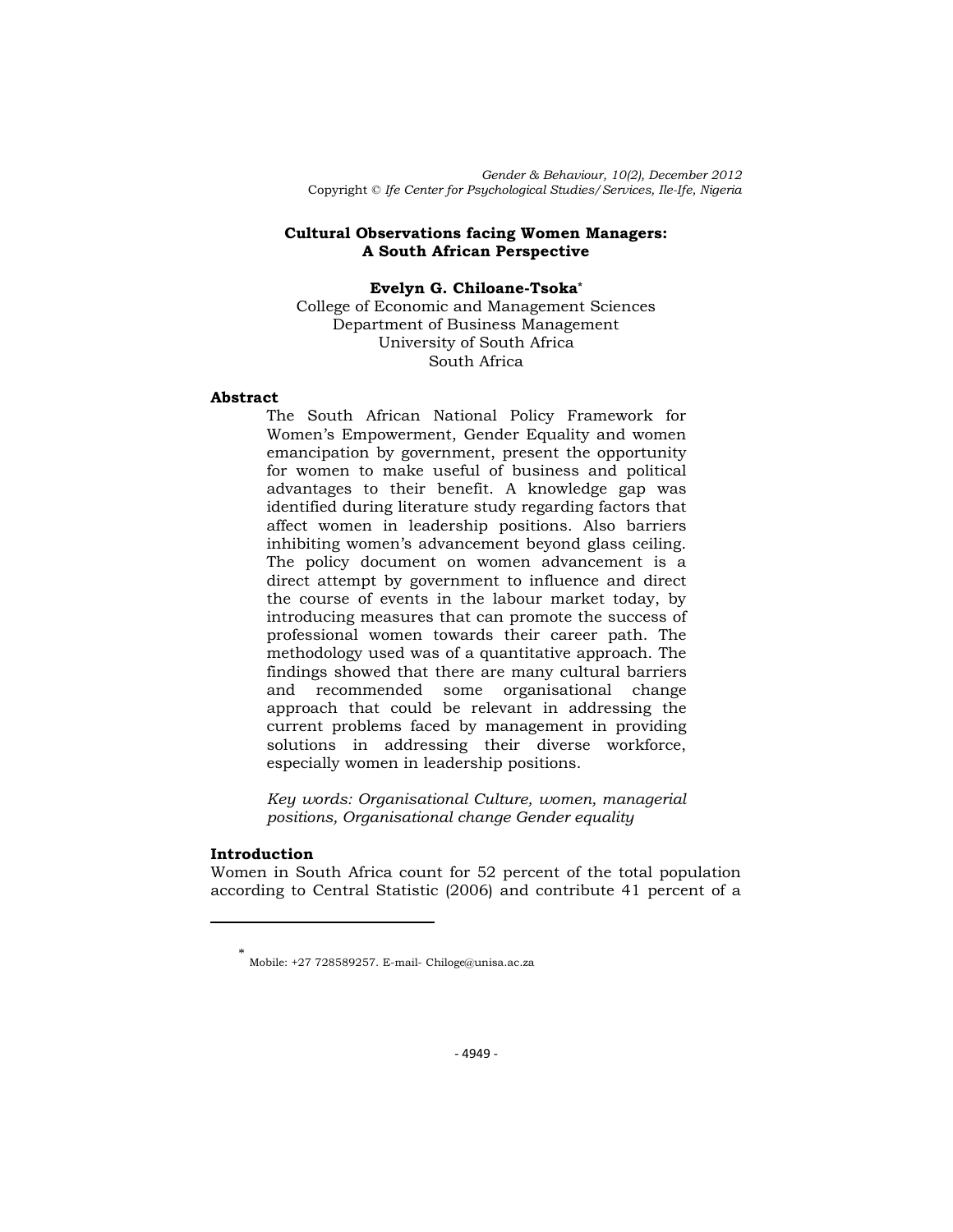total national labour force. There is no doubt that an increase in women's economic participation is a crucial key to economic growth and wealth creation. Sidelining women would be a major sacrifice to growth as well as economic stability of a country. Thus, the repeal of laws and the enactment of equity legislation and affirmative action has led to favourable atmosphere for women in business and in other social spheres of areas of life, be it political sports and education (Moleke, 2005).

The South African National Policy Framework and gender equality of 2001 was established together with South African Women Entrepreneurship Network (SAWEN) to mainstream gender. This commitment by government to emancipate women is seen as a transition providing a favourable atmosphere in which women are presented with opportunities to freely participate in their talents and in their society and other activities. Their participation is based on their taste which is crucial ingredients of business skills in a free market system that leads to efficiency, equitableness and equilibrium. In a report on Pretoria news a South African news paper by the South African Reserve governor, Marcus (2011), she articulated that South African women hold 19.3 percent of top senior positions in management as relatively compared to their counterpart in Australia 8 percent, Canada 16.9 percent and US 14.4 percent on gender economic empowerment. One of the contributing factors why South Africa is performing more on gender parities compared to other developed countries relates to the fact that South African government committed itself by introducing gender equality and women emancipation framework in 2001. This was done as a measure to reduce poverty amongst women and to bring women on board in management. While this debate, Webster, (2011) argues that women are still dramatically under-represented despite a marginal increase in 2010 over 2009 figures. It is also stated that Germany has embarked on a quota system for women in order to mainstream gender equality since female executive in top companies are a rarity (Webster, 2011).

There have been a number of reasons why women did not participate equally in business with their male counterparts. The past policies were more gender insensitive and hence, government intervention. Although, the situation has changed via repealed laws and legislation, fundamental social change requires more integration of women in business, politics and in education than has so far happened since the transition to democracy.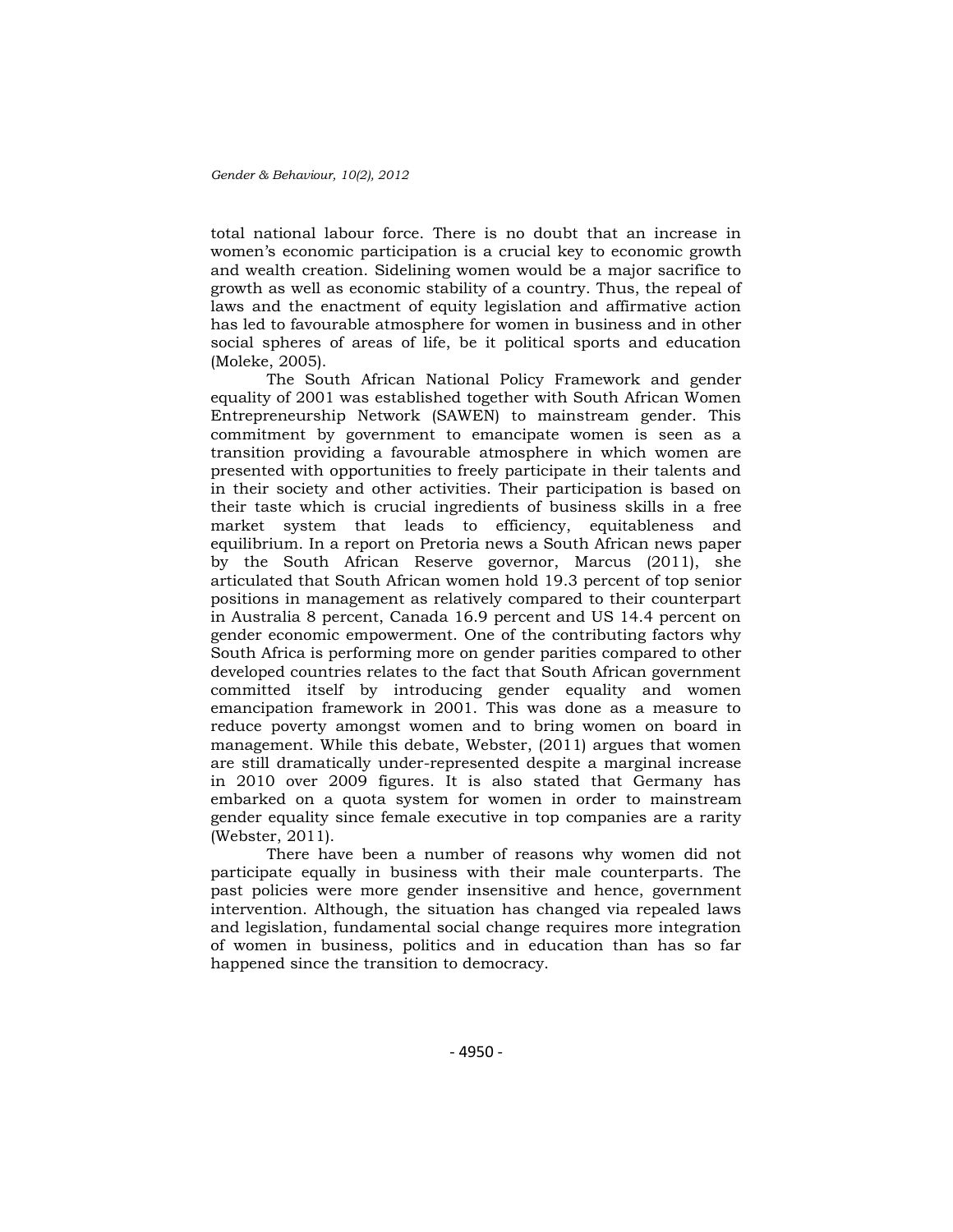Thus, Marcus (2011) further argues, that women tend to be much more hesitant to use the power that goes with the position. They do not leverage off the position they have to the degree they can. Hence women need to be empowered in the organisation to think outside the traditional white box, in order to apply the ideas and power that goes with the position. It is therefore crucial for the organisation in their quest to sustain the competitive advantage that they both integrate men and women managers in a meaningful way. In order to sustain an innovative culture that encourages all its employees, people through a participative leadership that rewards and recognise their human capital. Women managers have to learn their organisational culture and lead by example to inspire followers, using their gentle approach without sacrificing their feminity. This can be achieved through respect and dignity in order to reap employee's commitment that will unleash their potential and attain organisational goals.

Although, cultural patterns in a society takes long to change. Beliefs, stereotype, values and people's observations take long unless government or politicians change the way things can be conducted (Mathipa, 2000). The SANPF and Gender Equality were established for this purpose. According to Moloto (2011), the Business Woman Association of South Africa reports every year about women representation in different managerial levels in different economic sectors. The results indicate that women representation in South Africa in 2010 is as follows:

- 3.6 percent of chief Executive Officers and managing directors
- 5.8 percent of chairpersons
- 14.6 percent of directors
- 18.6 percent of executive managers
- 34.3 percent of senior managers

Although the number of directors have doubled in the past six years up to 7.1 percent to 14.6 percent it does not look impressive considering that women make up to 52 percent. South African government is still confronted with many challenges to transform gender disparities.

The primary purpose of this paper is to gain an understanding of how culture observations impede the promotion of women in leadership position in South Africa. This paper further reports on the results of a study that was conducted in Gauteng, South Africa. Finally it aims to establish how far private and public sectors have promoted gender equities. The paper also endorses some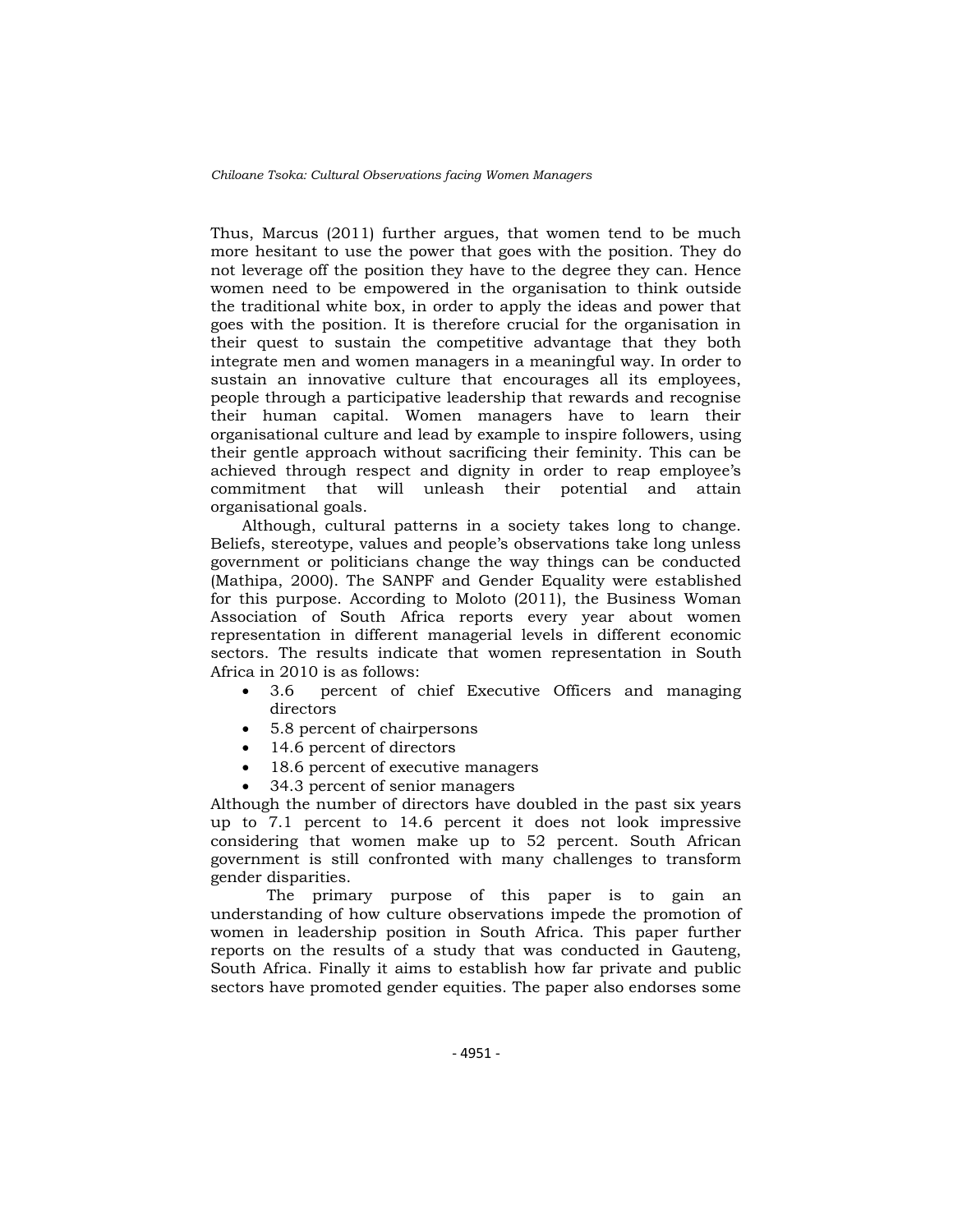suggestion to employers, government and women employees who are ready for promotional careers in management.

### **Background**

There are many definitions that are available from literature on the concept of culture. In this paper the concept of culture will not vary from its usage from other sciences, but the emphasis will be more confined to culture in the organization. As defined by Word Web (version 6, 2010), culture is the attitudes and behaviour that are characteristic of a particular social group or organization. Therefore, it is within the culture of human beings to aspire to become better in respect of their manner of existence. The desire to achieve a better way of living is in fact practical evidence to the human mode of living that is grounded upon the view that human beings are homo economic beings who thrive on labour. The urge to work is an inborn one and is propelled by a strong cultural believe that in this world there is nothing for nothing and as such every person must live out of the sweat of his/her brow (Mathipa,2001).

In this context, women as human beings have too, a valid case regarding recognition of their legitimate aspirations because in striving for them, they similar to their male counterpart, also apply the necessary intellectual and physical capacity plus skills commitment and perseverance. Consequently, equal merit based treatment without discrimination should be the first criteria for promotion; and only if it fails to bring about equity can it be tempered with. Hendricks, (2004:18) sees culture from a perspective of a social environment that discourages women to pursue career path in the field of science, technology and engineering. The cultural perspective is also seen as impediments that are deliberately used in the work place to deny women promotions, simply because it consigned women to the home environment. Thus, stumbling blocks such as cultural stereotypes are prevalent in South African organizations.

Culture as a concept is a very complex area to deal with. From an Organisational point of view, it will relate to values, beliefs of how managers "walk the talk" and say about things (Oden, 1997:3). It also relate to enhancing organisational performance through people. Therefore, women managers if fully integrated in the organization are an asset that no one can match or debate to the contrary. Corporate culture calls for values, beliefs that are rooted in people that dictate the way to behave and norms that are universally accepted. In real terms organisational culture, as well as national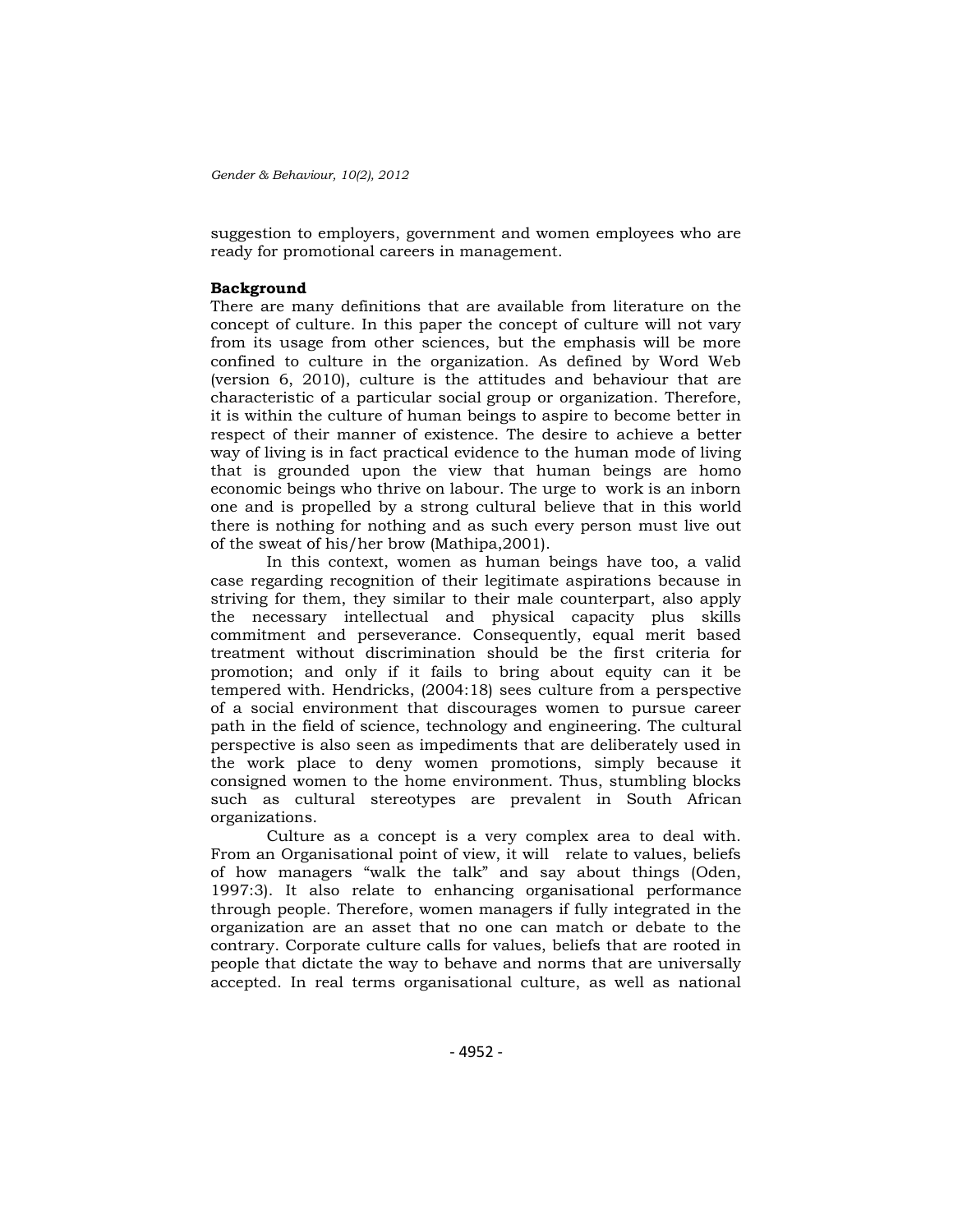culture, impacts on the way gendered identity and roles are viewed. Gendered values and perceptions are constructed within a corporate environment with the results that an inclusive, genderless corporate culture will positively impact on women's professional success.

South African organizational culture was one that was for many years white male dominated and is still alleged to be a society that has different rules and roles for men and women. (Ramagoshi, 2001). Unfairness still takes place regardless of the view that social equality is one that is feasible in organizing principle for shaping equality of life and circumstances of living individuals and groups in society, as well as for structures of all human relations (Gill, 1990:11).

Cameron and Quinn (2006:37-45) provide a clear distinction of the types of cultures that can be found in an organization such as follows:

- Clan culture is more family type and focuses on the internal matters that are very flexible. Such cultures are more accommodative of change. Flexibility would suggest that scheduling meetings for woman managers who have children will not be excluded or sacrificed. It is important for management to build a climate of support that is acceptable regardless of whether it applies in any organizations circumstances, irrespective of whether who manages it.
- Adhocracy culture embraces an extremely dynamic and external focus. The environment fosters innovation adaptability and entrepreneurial work place. In this case women managers my see the environment as hostile and not supportive of their nature and management will resist change if the incumbent is seen not conforming to the environment. Subtle sabotage that resist change in the form of the institutionalized politics that are weak are prevalent and will not readily promote women in managerial positions.

In South Africa, male role models dominate the corporate culture. Women's biggest problem is patriarchal and male domination. They were brought up to fear their fathers or males and this culture is inculcated in their so upbringing. In the absent of role models in the managerial levels, those who occupy positions of power in the corporate, tend to apply the prevailing male norms and values to themselves, in the principle of role concept. Due to this practice, they view men as role models and mentor because, of the relatively low percentage of women in those career groups. They quickly learn "masculine" to manage in their orientation which enforces the male manager stereotype and confirms the negative female stereotype.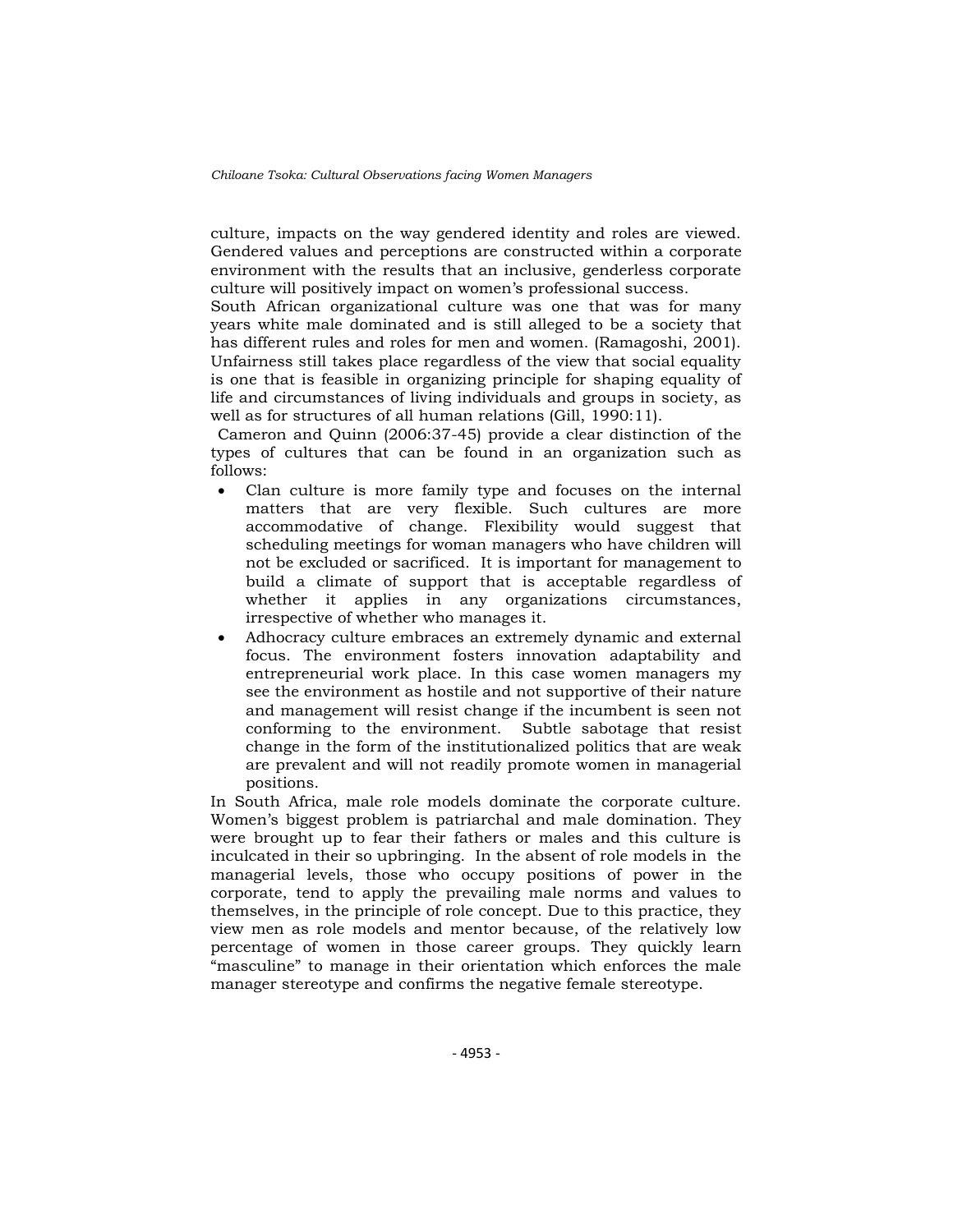The South African organizational culture therefore embraces the concept of a culture that is more male orientation, highly subservient, supportive and of submissive quality. Culture that depends on the "man" at the helm because they dominate the corporate in which men are supposed to be assertive, tough and focused on material success while women are suppose to be more modest, tender, and concerned with quality of life is biased and outdated ( Hofsted,1998:6-7). The masculine characteristics of management such as aggression, competitiveness that are expressed in the language and ideas of management are worrying and a challenge to women managers. The democratic South African society stands for a culture in which both men and women are supposed to be tender, modest, and concerned with quality of life. A strong culture that is supportive by participative leadership from both men and women with the ability to inspire and empower people and drive the company through product and process innovation to increase organizational effectiveness and exceed organizational goals is embraced. There is a need for women managers to promote their traditional cultural values such as support, empathy and open communication in order to remain successfully integrated in the corporate culture.



Figure 1: Interaction of gendered culture processes

- 4954 -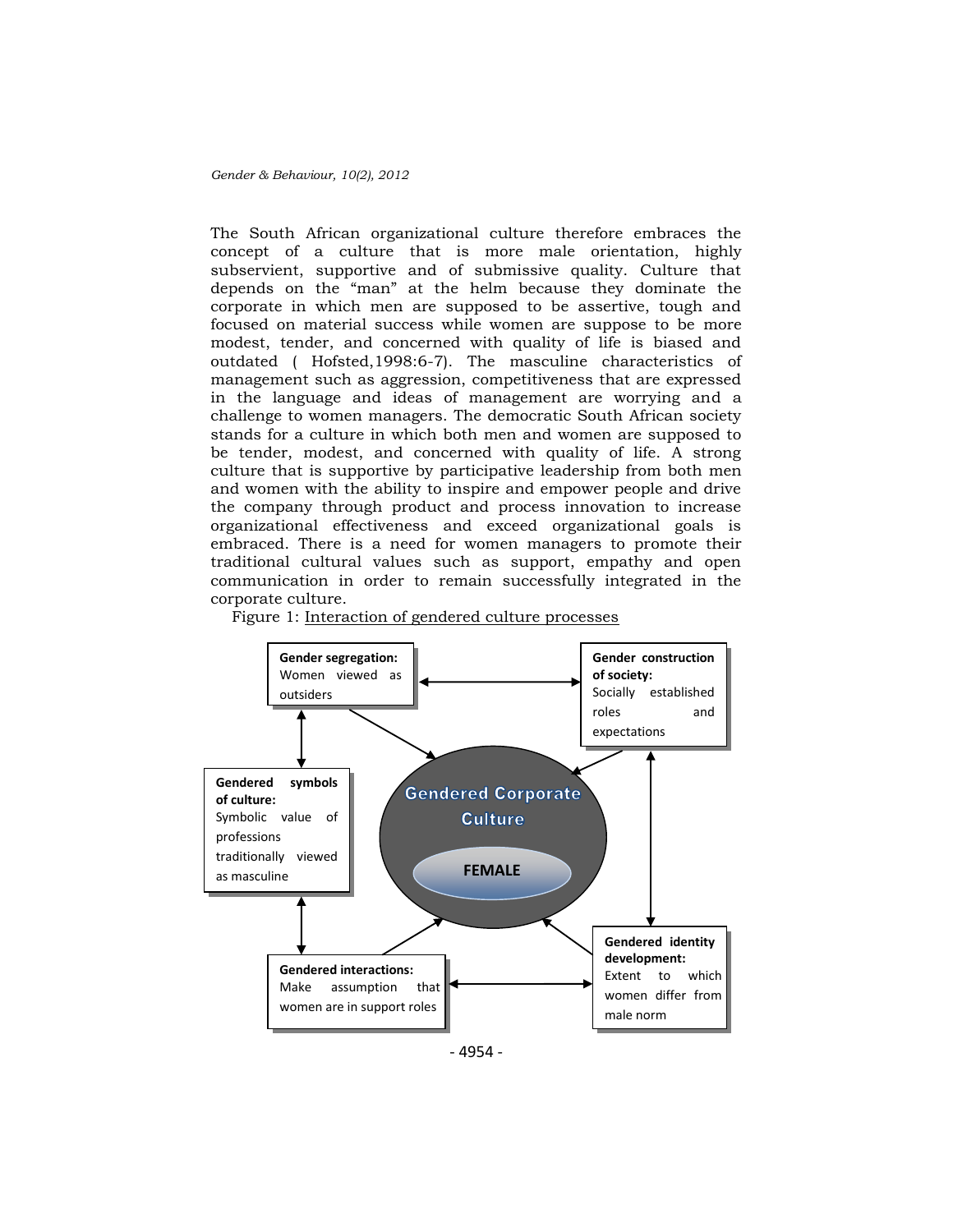Source: Adapted from Singh (2008:5)

According Singh (2008:5), an inclusive corporate culture is the one in which diversity is managed and has the added advantage of increased business performance. Transformed organisational culture in the work place requires an inclusiveness of the fullness of diversity of men and women rather than the stand-alone policies and practises that are not integrated into the organisational strategy and its culture. South Africa's diversity workforce poses indeed a challenge to organisations to adapt to employment practices. Failure to integrate or adapt so, can only perpetrate the masculine culture that women learn and thus sacrifices their feminity (Tsoka, 1999). Although leading a change management and implementing change management in a gendered organisation is not an easy task, it is for this reason that Harwood (2006:158-160) embraces the idea of ―Trojan Horse‖ strategy where in actions of subtle and accomplished through the backing of internal supporters.

According to Gloster (2011:38) women who have succeeded in traditionally male-dominated industries proved as tough as any of their counterparts. They accord toughness as qualities a woman must have, in addition to other qualities for which they are selected. They achieved their position on merit, and their male counterparts have come to recognize their contribution and are applauding their stride. The gender equality has indeed come a long way in the battle for women emancipation. Although, some women feel it is not enough. Like all over the world women representation in business and in political sphere is still a concern. In Germany, it is reported by Beyer and Voigt in Spiegel that female executives are a rarity. The lawmakers have done little to empower women. On the contrary, the African development forum (ILO, 2008) lamented that women still experience greater challenges and that the ratio between male and female employment-to- population was 22.7 percent. The South African government through its policy intervention of mainstreaming gender is a crucial stepping stone for women at large. Although research also suggests that women in many organizations in South Africa still faces barriers to their progress and upward mobility like their counterparts in the rest of the world (Erwee, 1994). They are over represented in pink-colour jobs in contrast to professional and technical positions. They tend to hold lower paid and less skilled jobs. Those who are in top managerial position they seem to be hesitant to use the power that goes with the position (Gill, 2011).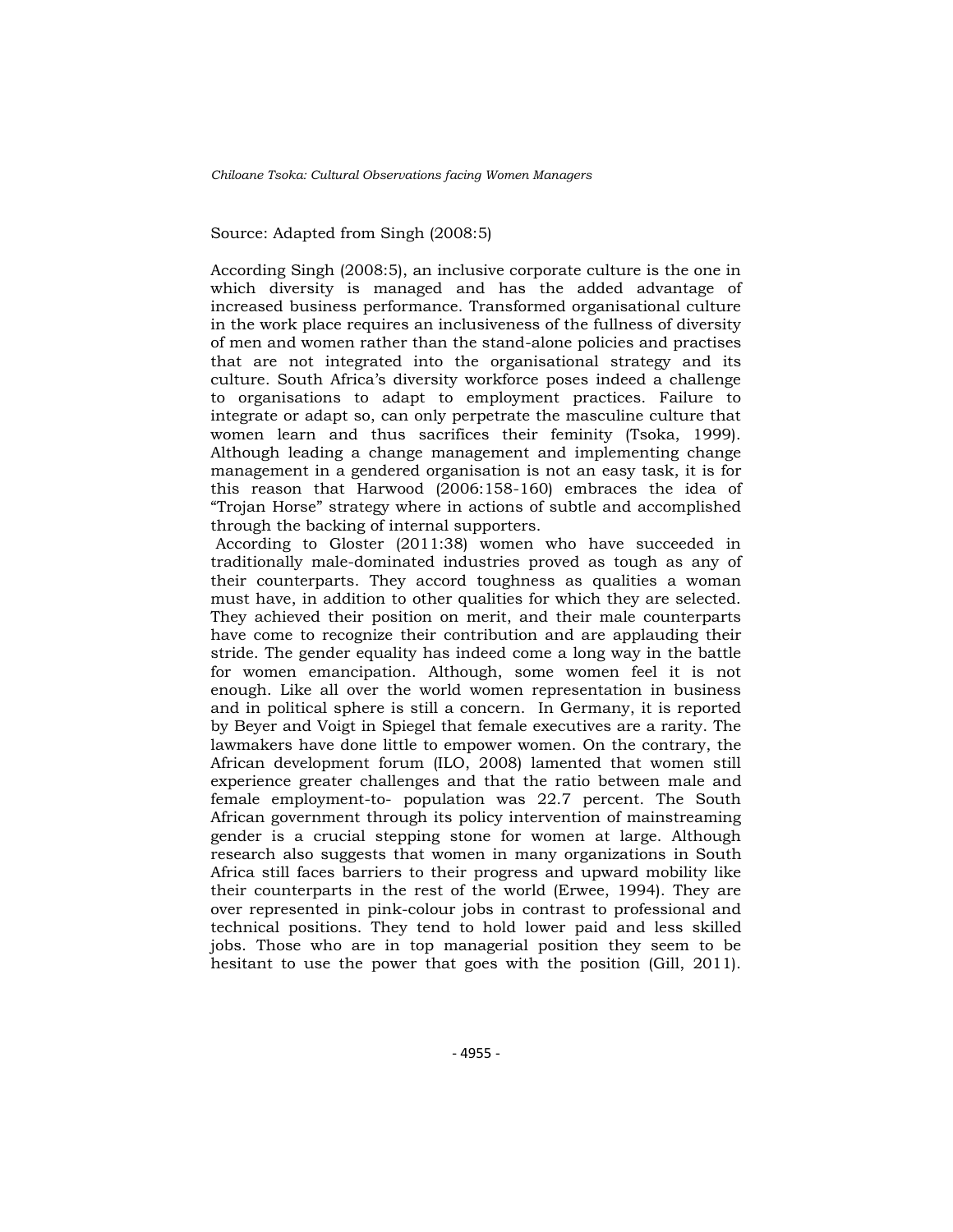Nevertheless, these women play an important role in shaping the future landscape of the young democracy.





Despite the enactment of policy framework and gender equality that has come so far, the position of women in management, since 2007- 2009 still indicates that women are underrepresented as compared to their male counterpart in the work place. The figure indicates that in 2007 there was an increase of 41 percent in managerial positions. In 2008, there was an increase of male managers from 59 percent to 62 percent while the statistical figures reflect a decrease on the appointment of female managers. However even of more importance are the 2009 indicators. From the given figures, there was a sharp decrease from 36 percent to an amazing 25 percent. While the interventions of gender equalities are documented, the decrease of women in managerial positions is not impressive in 2009, when compared with a rise of male counterparts. There is a serious need for policy makers in the country to transform the gender practice in order to achieve an equitable result that will reflect a true democratic nation that stands for justice and fairness.

According to the deputy minister (Ntuli,2011) of the Department of trade and industry (dti) point out that the policy document of SAWEN, that is intended to lobby government and private

Source: Adapted from South Africa Gender Indicators (2009)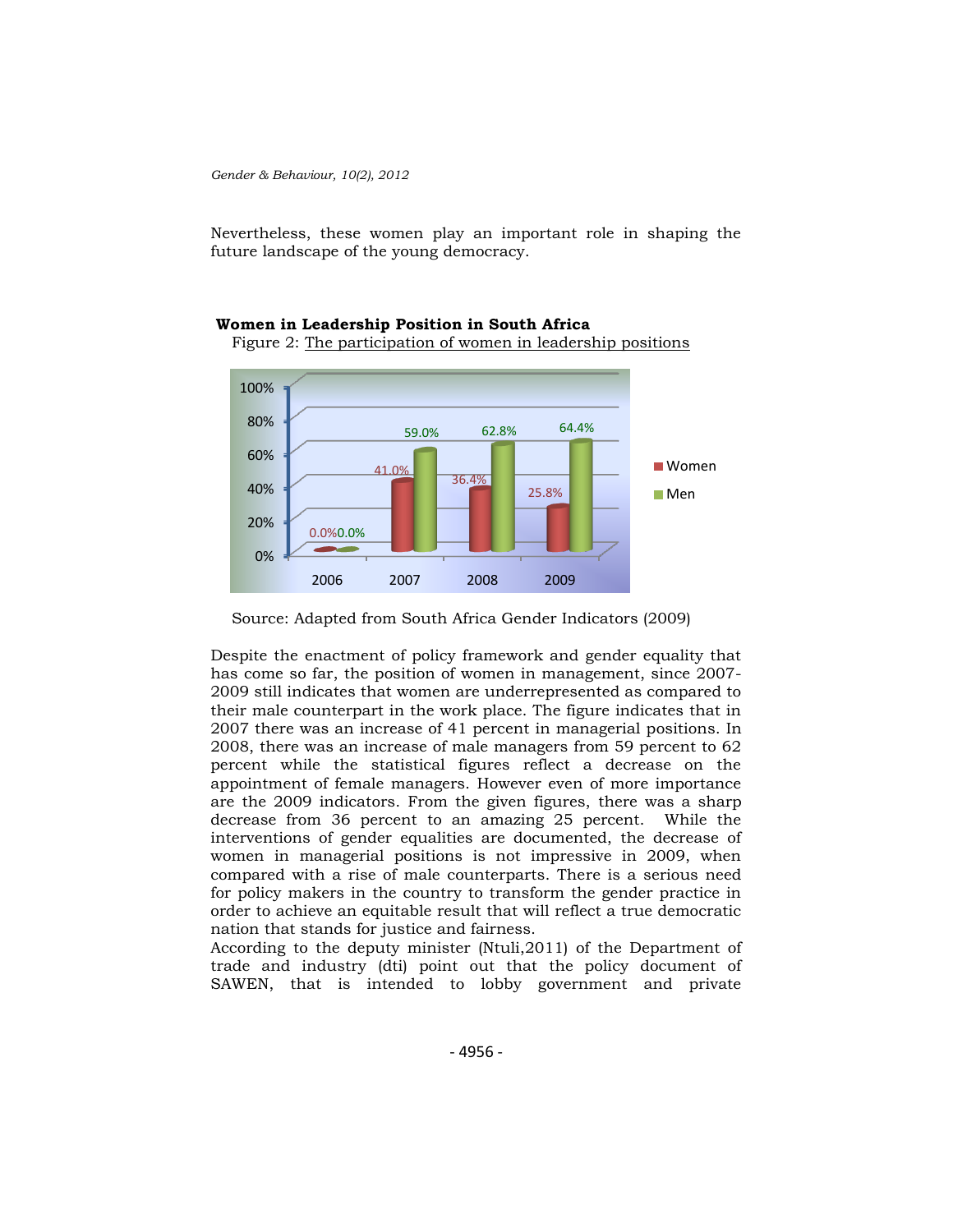institutions to policy , legislation affecting profiles of women in national and international are affirmed. The ministry of Technology for women in business (TWIB) is also committed to ensure that women in the department make use of their favourable business opportunities that are offered in technology. TWIB programme is an initiative to broaden the participation in all spheres of government to reach an even bigger number of women. The department of Trade and Industry is engaged in pursuing gender empowerment and poverty eradication in all levels and continue to play a meaningful role in growing the economy and encouraging the active participation of South African women.



Figure: 3. Women in leadership positions in 2011

Source: Adapted from BWA South African Women in leadership Census 2011

The statistics illustrate a huge underrepresentation of women in positions of management, regardless of the number of increase of women's education levels and representatives in the different employment sectors. This can only suggest that interventions to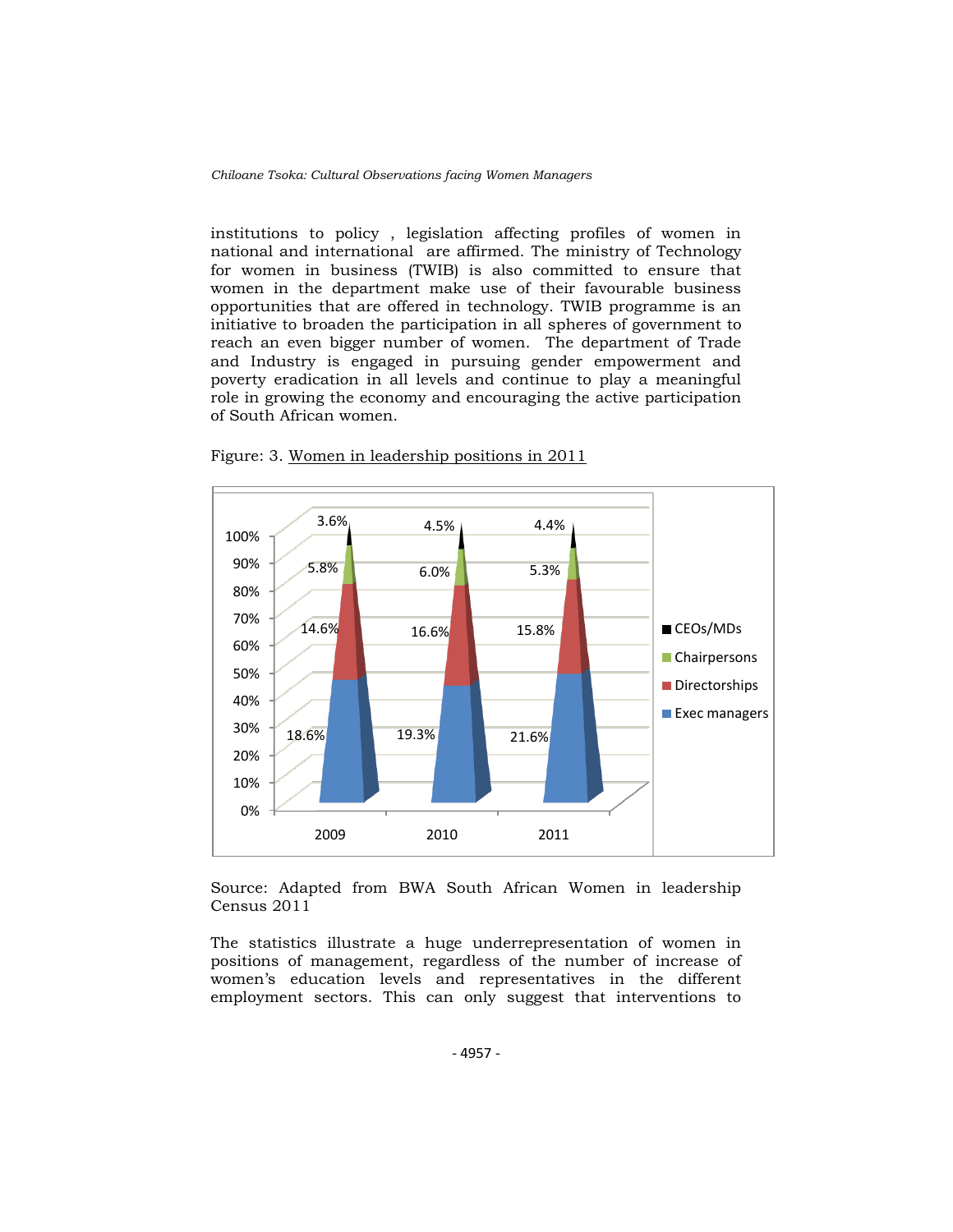attain an equitable dispensation for women is not fully utilised in addressing women‗s underrepresentation and this led to women being underutilised.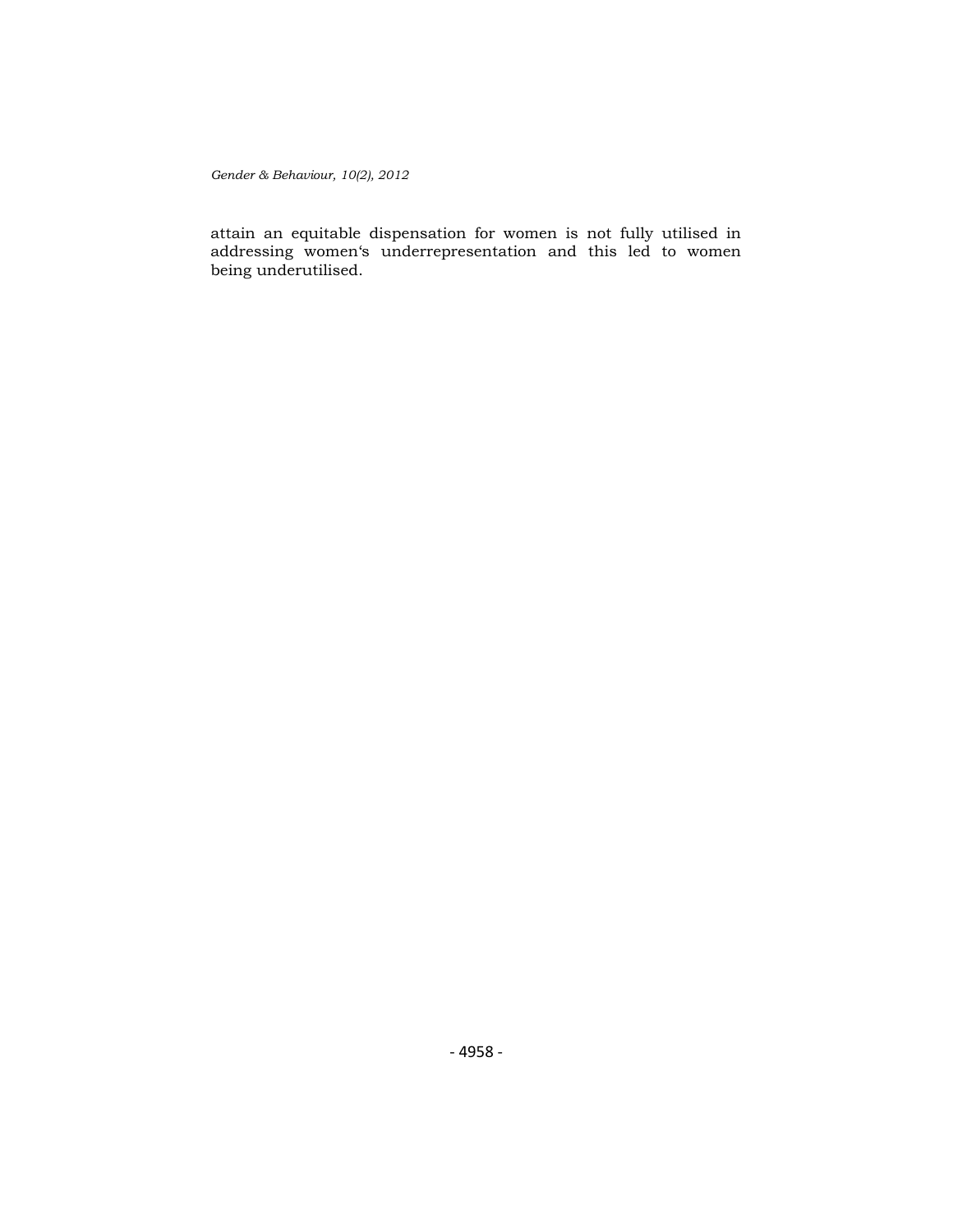### Figure3: Strategic Model that will enhance mentoring relationships for women in the corporate

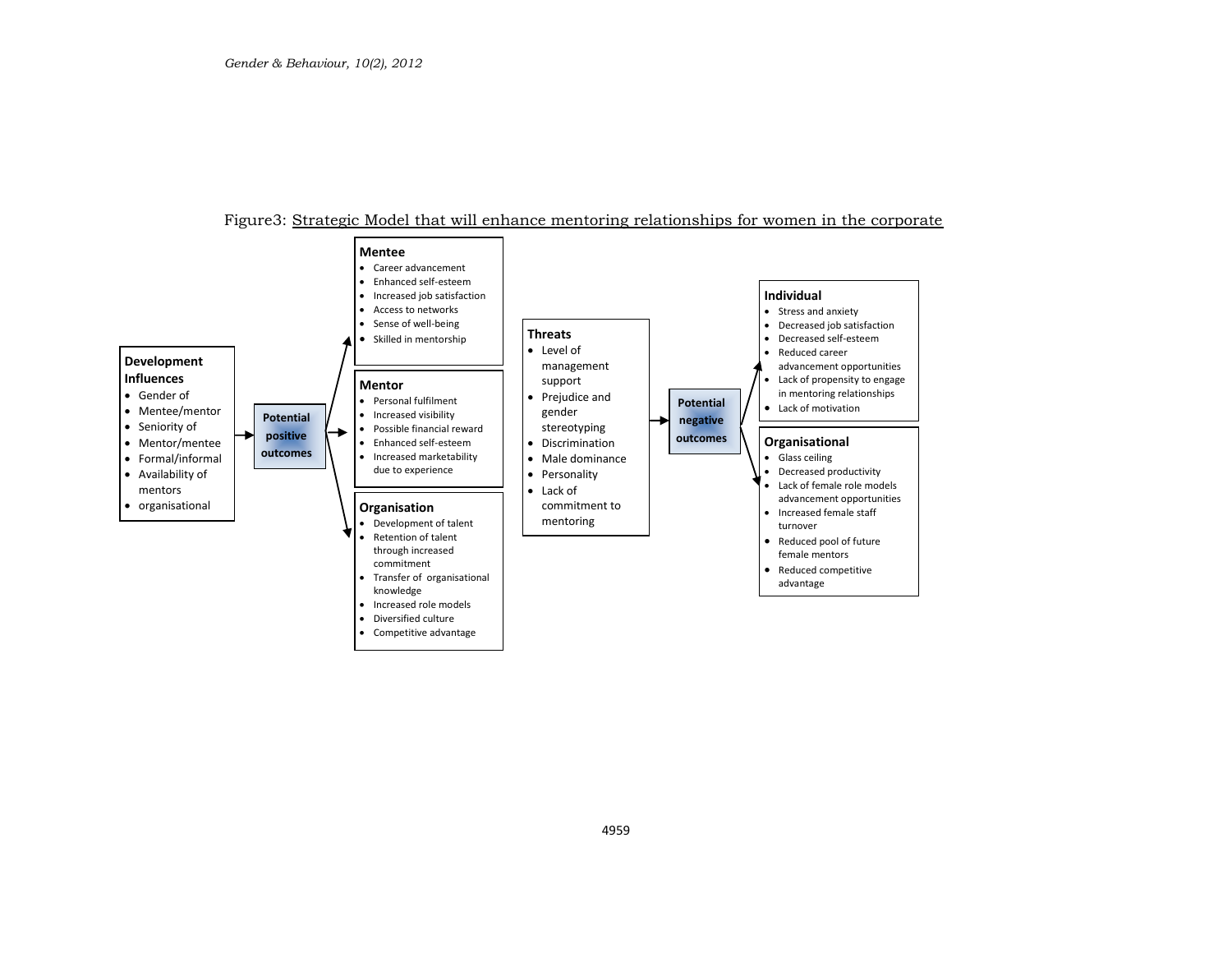Source: Adapted from Woolnough and Davidson (in Bilimoria & Piderit, 2007:170)

Figure 3 indicates the impact of mentoring relationships for women. It is very clear that when women in management are mentored there exist potential positive outcomes that organisations can benefit from whereas in the absence of mentorship one can clearly see that the contrary gives out negative outcomes that is not beneficial to the organisation. Even though there seems to be some amount of advantages of mentoring and coaching in equipping women for success, gender gap seems not to be closing enough. It is well imperative that an organisation that is readily to advance its diverse workforce will reap the benefit of high profit margins. Luhabe (1997) argues that women bring with them the multitasking and gentle approach in management.

### **Results**

#### **The results of the Observations on Cultural tradition**

Culture is seen as an act of transmitting or handling down knowledge to succeeding generations and not performed in a vacuum, but within a societal environment, which the culture is supposed to be passed over from generation to generation. This should not imply that tradition itself is inherently a static thing, tending always towards the quiescent, but on the contrary, tradition, although moving from the past, keeps itself abreast by not only informing the present, but also interacting with it, so that in such interaction it also contributes significantly towards shaping the future. In this respect, tradition "holds a special place among the customs, conventions, folkways and styles which are the building blocks of human cultures" (Bottomore, 1990:676).

Past experience, shows that there are jobs that were traditionally designated for women exclusively, such as child nurturing, cooking, and so on. In respect of this prescription, the response was different. Table1 indicates that 20.5 percent of women and 12 percent of men strongly disagreed with the statement that, on average, a stay-athome mother is a better mother than a woman who works outside the home at least part-time. Therefore, the reflection tells us that many South Africans still considers that a woman's place is at home raring the children. Thus, a lot needs to be done to debunk the myth,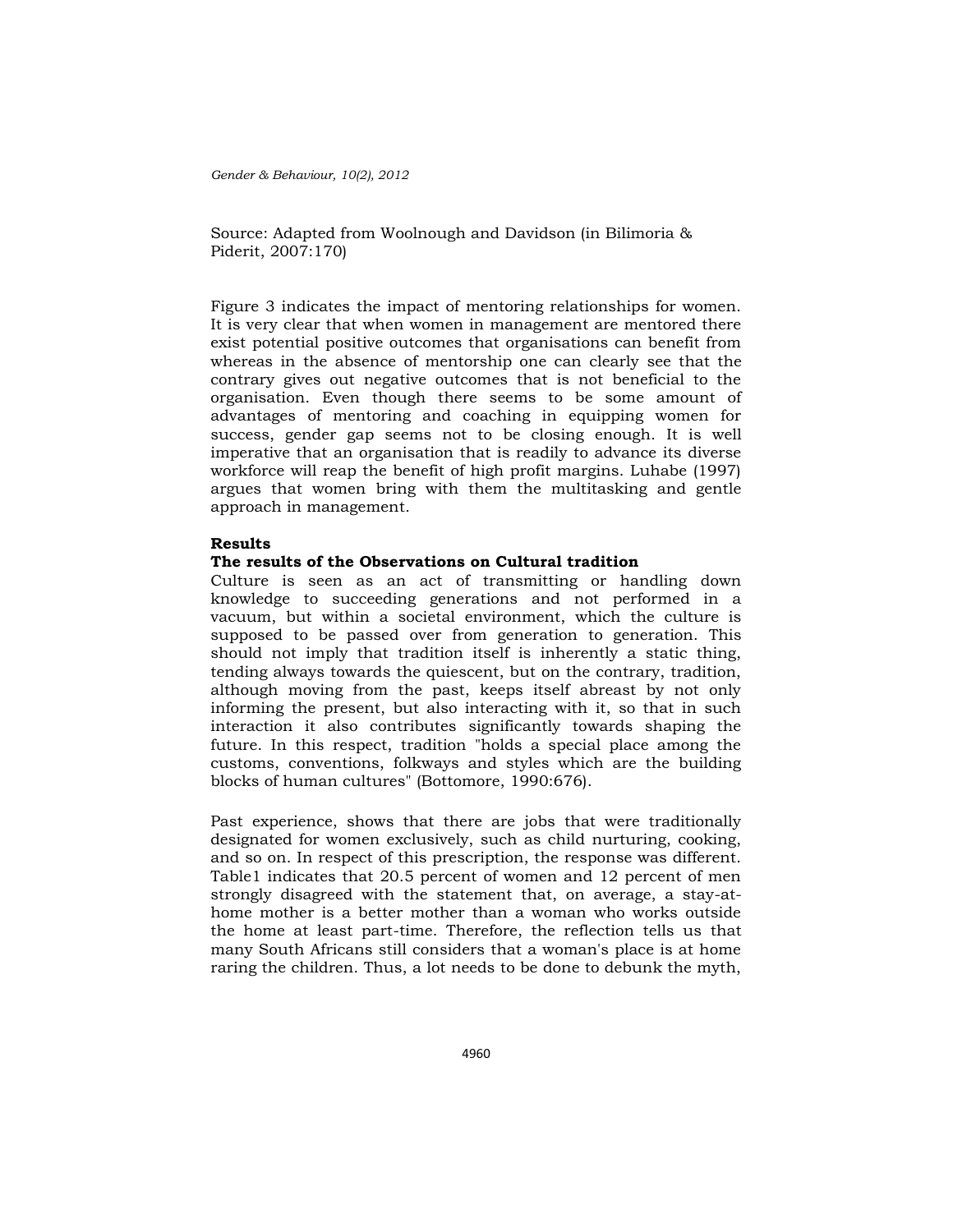because men can also do that which was previously reserved for women in the form of nursing, sewing, cleaning and sweeping.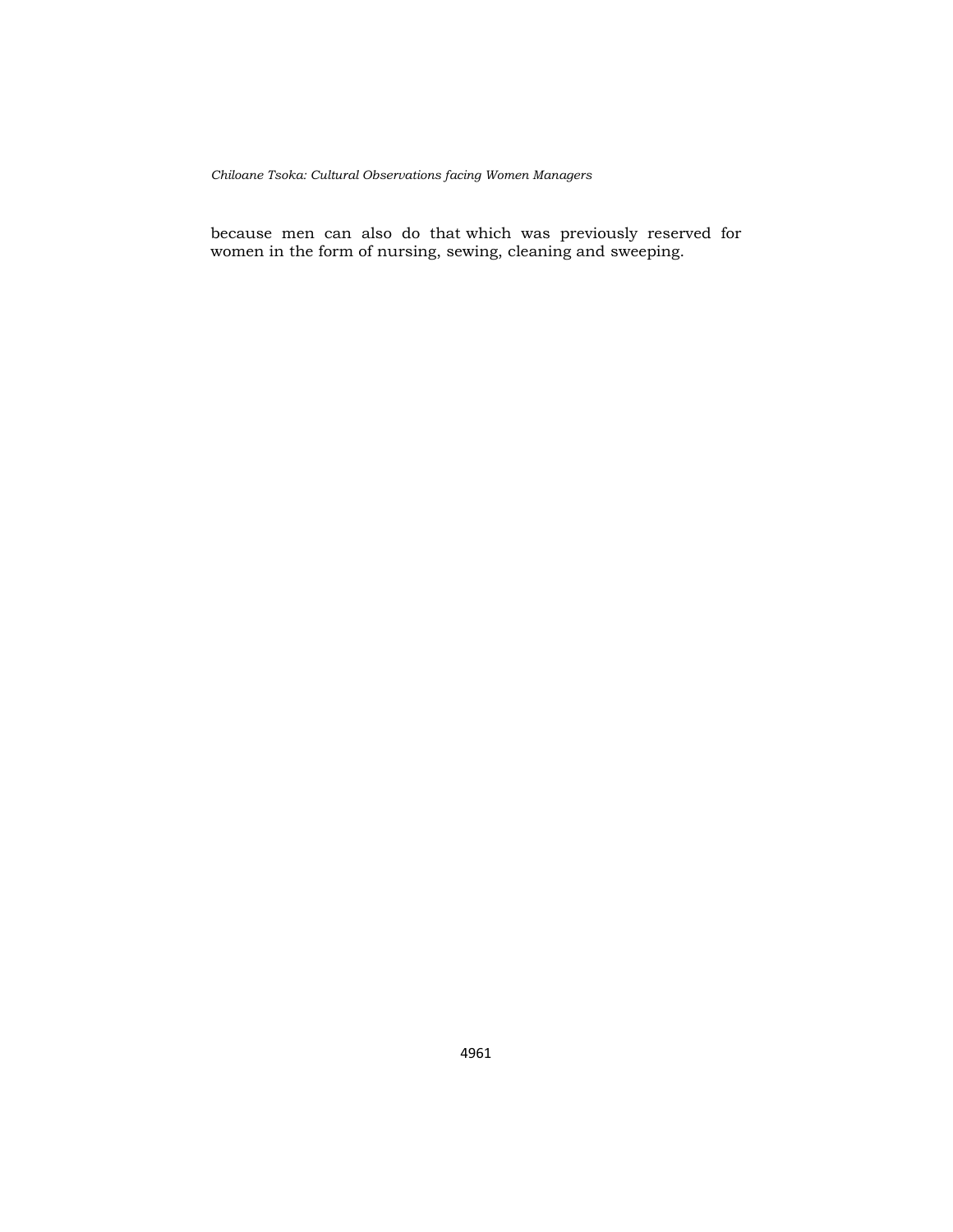## **Table 1: The results of the Observations on Cultural tradition Cultural traditions are a barrier to the advancement of women in leadership position.**

| Strongly<br>disagree |       | <b>Disagree</b> |       | Slightly<br>disagree |       | Neither agree<br>Or disagree |       | Slightly |       | Agree |       | <b>Strongly agree</b>     |       |        |
|----------------------|-------|-----------------|-------|----------------------|-------|------------------------------|-------|----------|-------|-------|-------|---------------------------|-------|--------|
| Count                | Table | Count           | Table | Count                | Table | Count                        | Table | Count    | Table | Count | Table | Count                     | Table |        |
| 23                   | 12.0  | 22              | 12.5  | $\overline{4}$       | 2.4   | 13                           | 7.1   | 10       | 5.4   | 16    | 8.7   | 10                        | 5.4   | Male   |
| 38                   | 20.5  | 23              | 12.5  | $\overline{4}$       | 2.3   | 9                            | 4.9   | -44      | 6.1   | 5     | 2.2   | 7                         | 3.5   | Female |
| 51                   | 32.5  | 45              | 25.0  | 8                    | 4.7   | 22                           | 12.0  | 21       | 11.5  | 21    | 10.9  | $\overline{ }$<br>$\perp$ | 8.9   | Total  |

*The statistical finding revealed that the observations of some men are changing in that they view work done by women as equally important as those done by men. The (P=0,000).*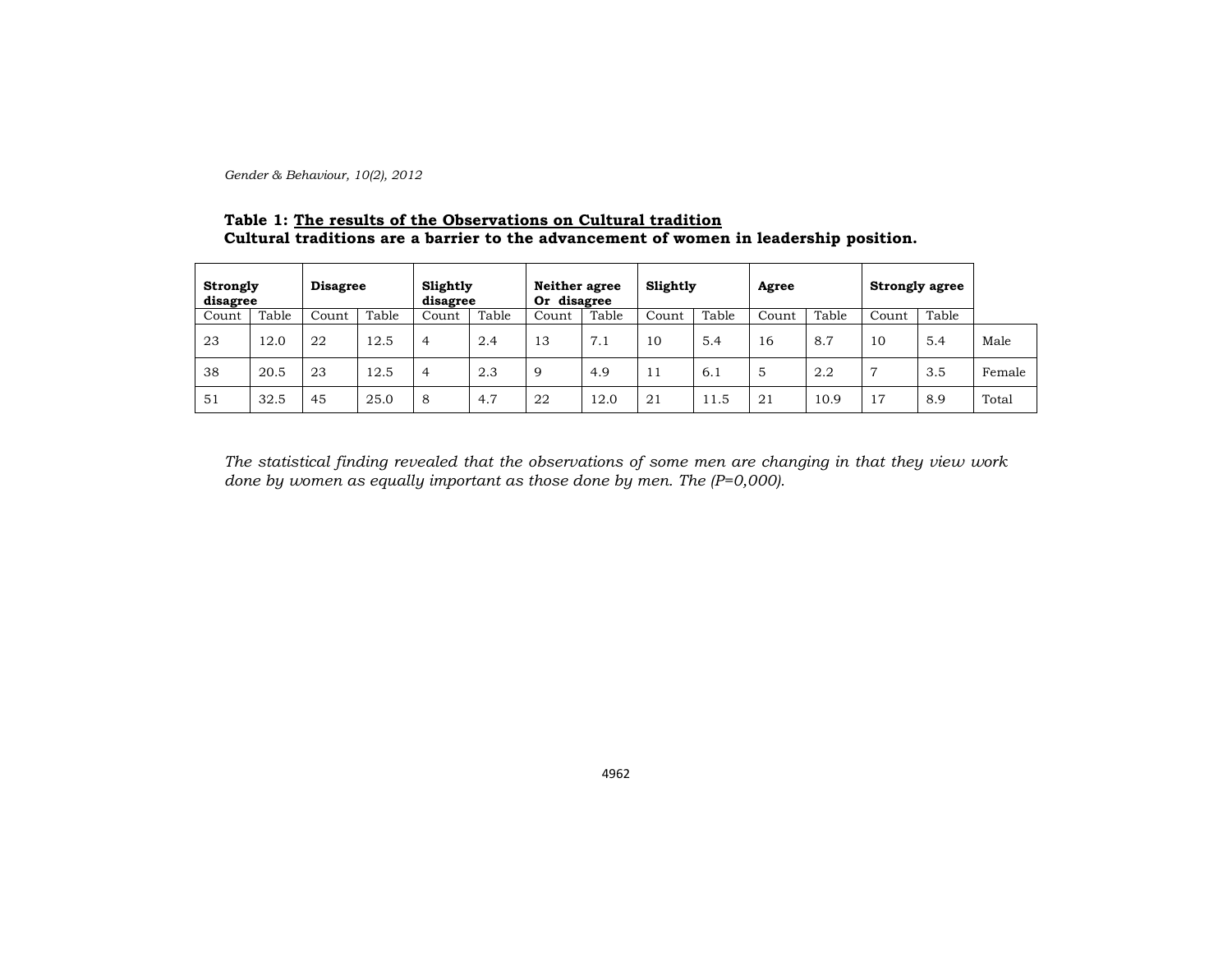## **Table 2: The results of the Perceptions on promotion Cultural perception on the promotion to the advancement of women in leadership position**

|       | Strongly<br><b>Disagree</b><br>disagree |       | Slightly<br>disagree |       | Neither agree<br>or disagree |       | <b>Slightly agree</b> |       | Agree         |       | <b>Strongly agree</b> |       |               |        |
|-------|-----------------------------------------|-------|----------------------|-------|------------------------------|-------|-----------------------|-------|---------------|-------|-----------------------|-------|---------------|--------|
| Count | Table<br>$\%$                           | Count | Table%               | Count | Table<br>$\%$                | Count | Table<br>$\%$         | Count | Table<br>$\%$ | Count | Table<br>$\%$         | Count | Table<br>$\%$ |        |
| 28    | 15.4                                    | 28    | 15.0                 | 4     | 2.2                          | 5     | 2.7                   |       | 3.3           |       | 4.2                   | г.    | 3.9           | Male   |
| 53    | 29.1                                    | 33    | 18.1                 |       | 0.9                          |       | 0.4                   |       | 1.4           |       | 0.5                   | 5     | 2.9           | Female |
| 81    | 44.5                                    | 61    | 33.1                 | 5     | 3.1                          | 6     | 3.1                   |       | 4.7           |       | 4.7                   | 12    | 6.8           | Total  |

*The chi-square significance test showed the (P-value test <0.0001).*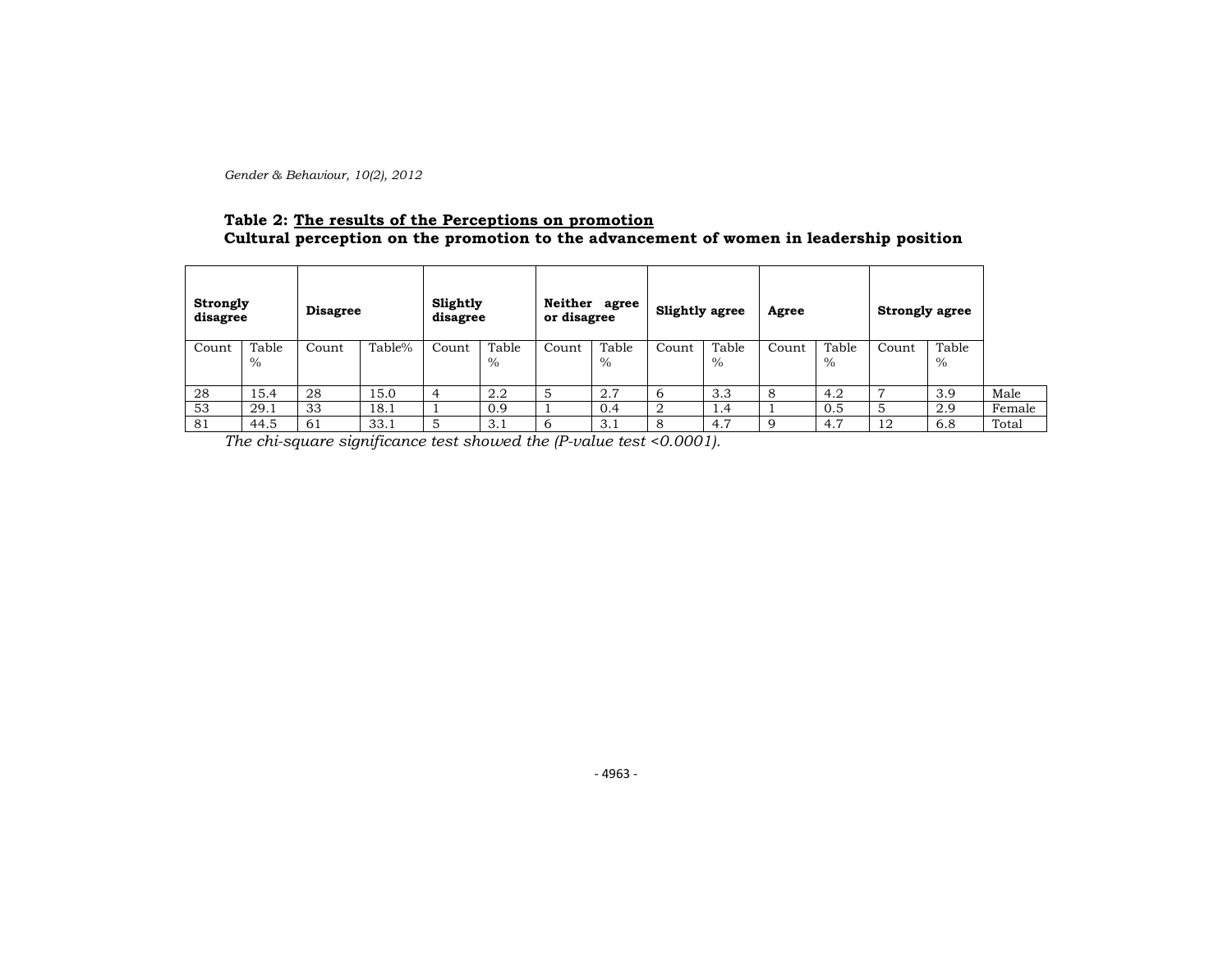Women bring a wealth of valuable experience to their positions, even though they may not have the formal qualifications. Some possess experience in a range of community activities, including paid policy work, unpaid political community work, union work, board memberships and paid work in non-governmental organisations. The career opportunities of black participants were hindered under discriminatory preferential learning through actual involvement in a wide range of organisations outside of the academic field (http://www.findarrticle.com). Therefore, equating maleness with effectiveness and, femaleness with inappropriateness and inadequacy is wrong. The statistical finding indicated in Table 2 that 29.1% of female respondents strongly disagreed and 15.4% of male respondents disagreed that women lack the skills to manage. The pvalue test on this variable indicated that  $(p=0, 00)$ , a range which means that the significance of the test is not noticeable.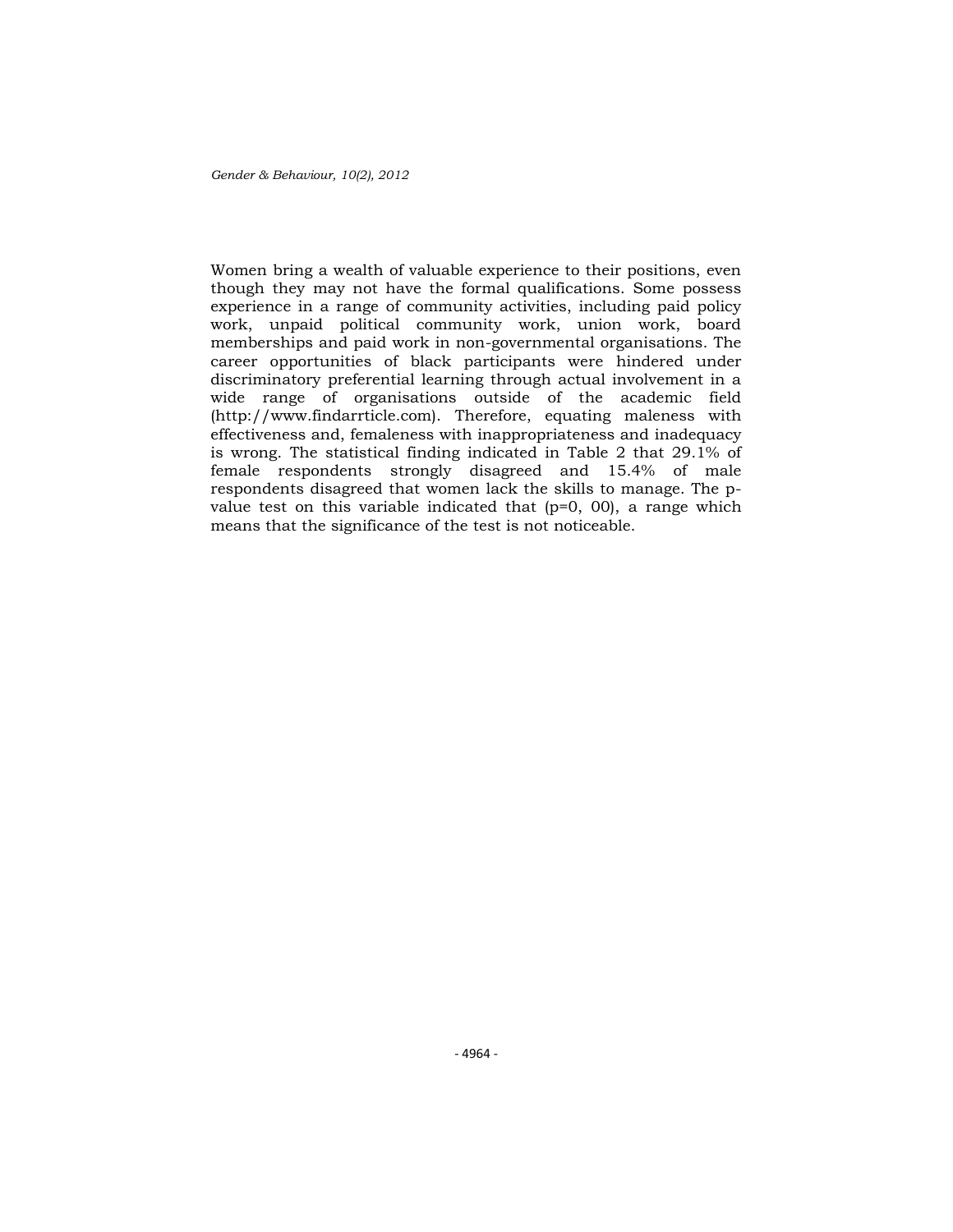## **Table 3: The results of the Perceptions on Sacrificing Feminity. Cultural perception on the promotion to the advancement of women in leadership position**

| <b>Strongly</b><br>disagree |               | <b>Disagree</b> |        | Slightly<br>disagree |                        | Neither agree<br>or disagree |               | <b>Slightly agree</b> |               | Agree |               | <b>Strongly agree</b> |               |        |
|-----------------------------|---------------|-----------------|--------|----------------------|------------------------|------------------------------|---------------|-----------------------|---------------|-------|---------------|-----------------------|---------------|--------|
| Count                       | Table<br>$\%$ | Count           | Table% | Count                | Table<br>$\frac{0}{0}$ | Count                        | Table<br>$\%$ | Count                 | Table<br>$\%$ | Count | Table<br>$\%$ | Count                 | Table<br>$\%$ |        |
| b                           | 3.3           | 10              | 5.5    |                      | 1.1                    |                              | 1.1           |                       | 3.9           | 40    | 22.2          | 19                    | 10.5          | Male   |
|                             | 1.1           |                 | 2.8    |                      | 0.1                    |                              | 2.0           |                       | 2.8           | 30    | 16.7          | 48                    | 26.7          | Female |
| 8                           | 4.4           | 15              | 8.3    |                      | 2.1                    |                              | 3.1           | 12                    | 6.7           | 70    | 38.9          | 67                    | 36.5          | Total  |

*The chi-square significance test showed the (P-value test <0.0001).*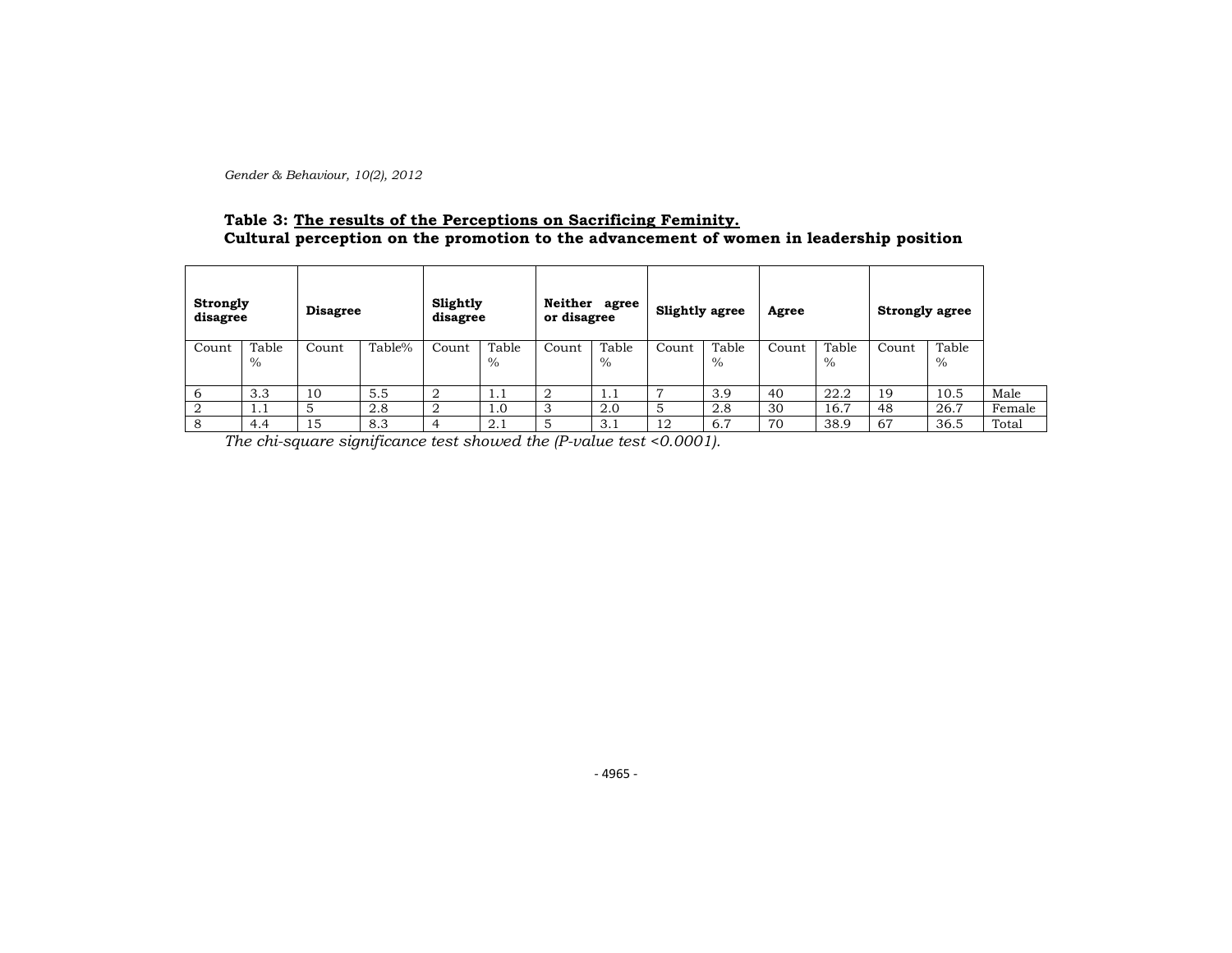For women to be successful in the organisation, they do not have to sacrifice some of their feminity. This is accorded to the lack of mentors in the managerial level, thus women tend to apply male norms and values to themselves, which are not natural to women thereby creating negative stereotype reinforcements. The results indicated that 26.7% of women strongly agree, while 22.2% of men agree with the statement that women do not need to sacrifice their feminity to be accepted in their managerial roles.

The lack of female mentors in top positions may result in women learning the so called "masculinity" approach to management and contrast their gentle approach.

The 'p – value' test indicated a significance of 4.5% ( $P = 0.0001$ ) between men and women regarding perceptions on sacrificing feminity in management.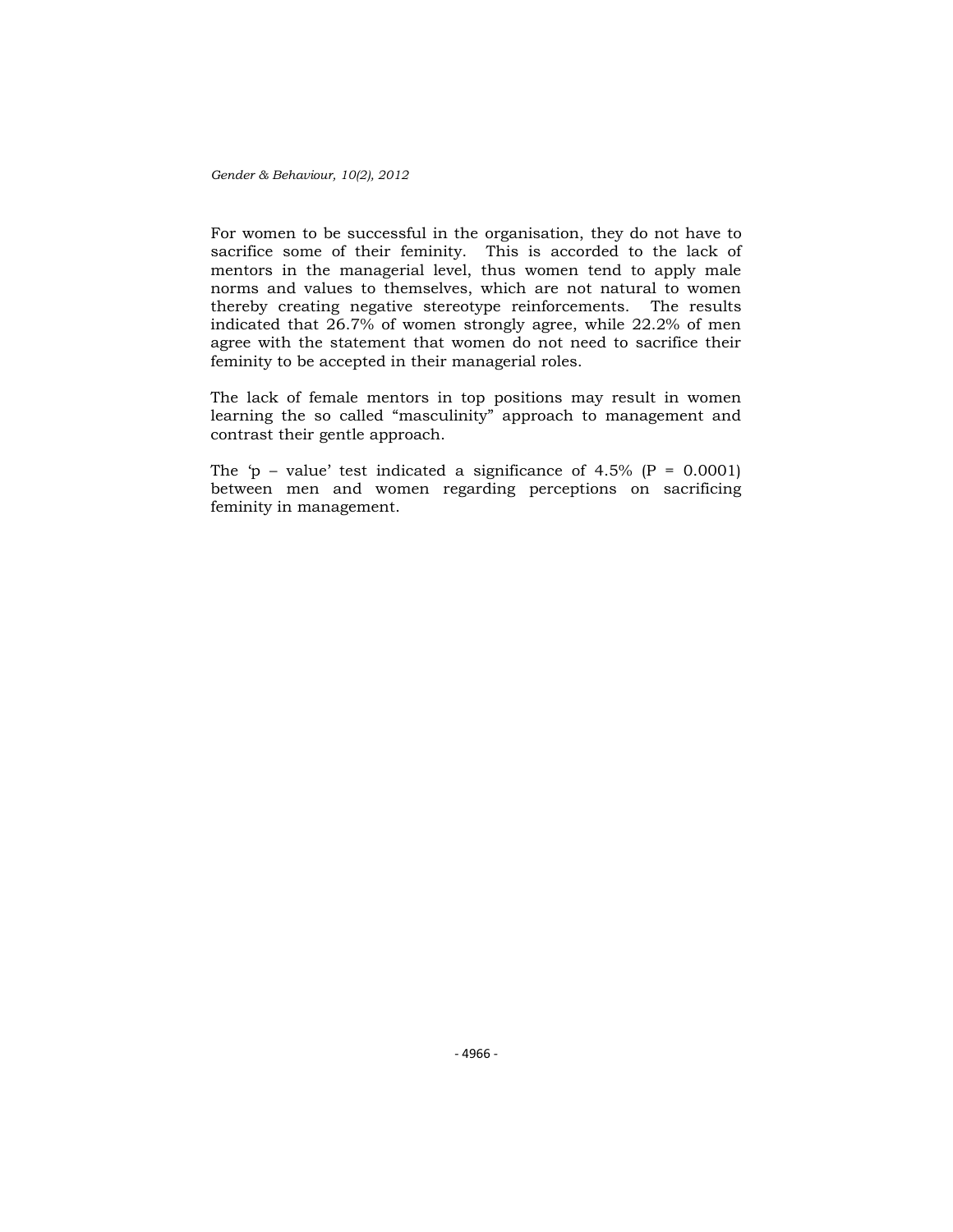## **Table 4: The results of the barriers in Executive positions Cultural perception on the advancement of women to compete for executive positions**

| Strongly<br>disagree |               | <b>Disagree</b> |        | Slightly<br>disagree |               | Neither agree<br>or disagree |                        | <b>Slightly agree</b> |               | Agree |               | <b>Strongly agree</b> |               |        |
|----------------------|---------------|-----------------|--------|----------------------|---------------|------------------------------|------------------------|-----------------------|---------------|-------|---------------|-----------------------|---------------|--------|
| Count                | Table<br>$\%$ | Count           | Table% | Count                | Table<br>$\%$ | Count                        | Table<br>$\frac{0}{0}$ | Count                 | Table<br>$\%$ | Count | Table<br>$\%$ | Count                 | Table<br>$\%$ |        |
|                      | 2.7           | 6               | 3.3    |                      | 0.5           |                              | 1.6                    | 4                     | 2.2           | 34    | 18.6          | 34                    | 18.6          | Male   |
|                      | 0.5           |                 | 0.5    |                      | 0.6           |                              | 1.1                    | 4                     | 2.2           | 28    | 15.3          | 59                    | 32.2          | Female |
| 6                    | 3.3           | $\overline{ }$  | 3.8    |                      | 1.1           |                              | 2.7                    | 8                     | 4.4           | 62    | 33.9          | 93                    | 50.8          | Total  |

*The chi-square significance test showed the (P-value test <0.0001).*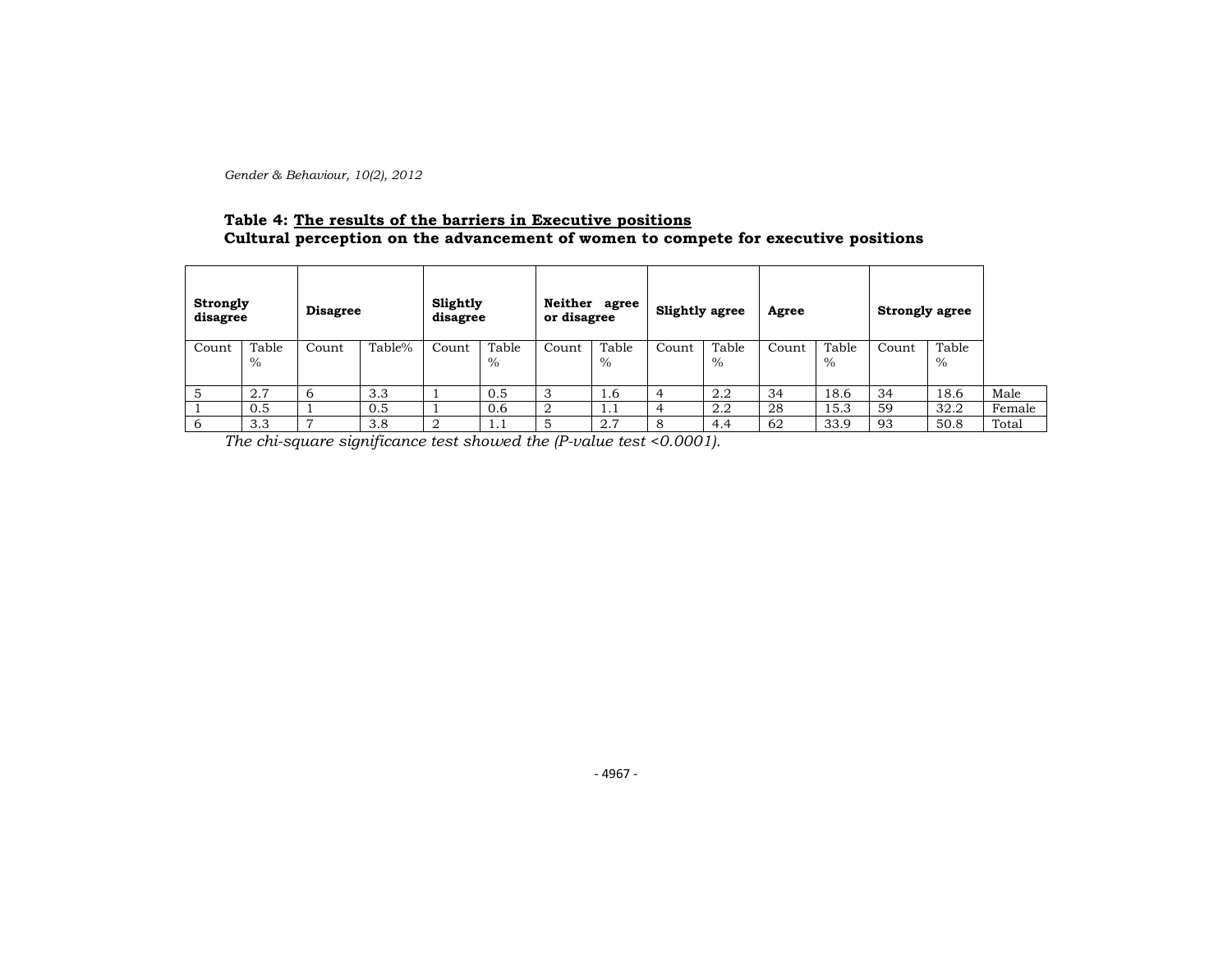There was a 13.6% difference of men and women managers regarding the competition for executive positions. The response rate indicates that 32.2% of women strongly agree with the statement as well as 18.6% of their male counterparts strongly agree. This indicates that although some women are positive, there are those who feel that top executive positions are meant for men. This aspect conquers with the statement that in the absence of female role models or mentors, women cannot possibly imagine that they could be in boardrooms or be decision makers. To them, these corporate domain assumptions are deeply rooted in masculinity. On the other hand 18.6% of men is indication that there is a perception of change, most important is the fact that men and women make unique contributions that can be combined in a synergy which can ultimately give organisational competiveness and strategic advantages that are required both nationally and internationally in the current dialogue of management paradigm. Marcus (2011) states that South Africa currently had 6% of its board chair positions held by women. In her debate, she emphasises that the chair of a board is a "very important and influential position that can be used to significantly impact on policy matters", including gender issues.

### **Research Methodology**

The research was exploratory in nature. A hypothesis was not formulated. Hypothesis tends to predict in advance what the researcher seeks to research, thus the researcher conducted research using a quantitative approach and observations and discovering views of women manager's organisations in Gauteng. The reason was that Gauteng has the largest business sectors in South Africa. The area was accessible to the researcher, thereby curtailing the cost of personal interviews. A seven-point-Likert – type questionnaire was used during the empirical study focusing on the respondents' views about perceptions of women as managers. It was divided into sections A and B respectively. Section A focussed on respondents and Section B provided biographical data about the respondents. The empirical research was aimed at the sample of certain private and public firms in South Africa.

### **Sample**

A convenient sample of 195 businesses in Gauteng province was drawn. The empirical research was aimed at a sample of certain private and public firms, whereby personal interviewing was used as the method of data collection. Gauteng Province was selected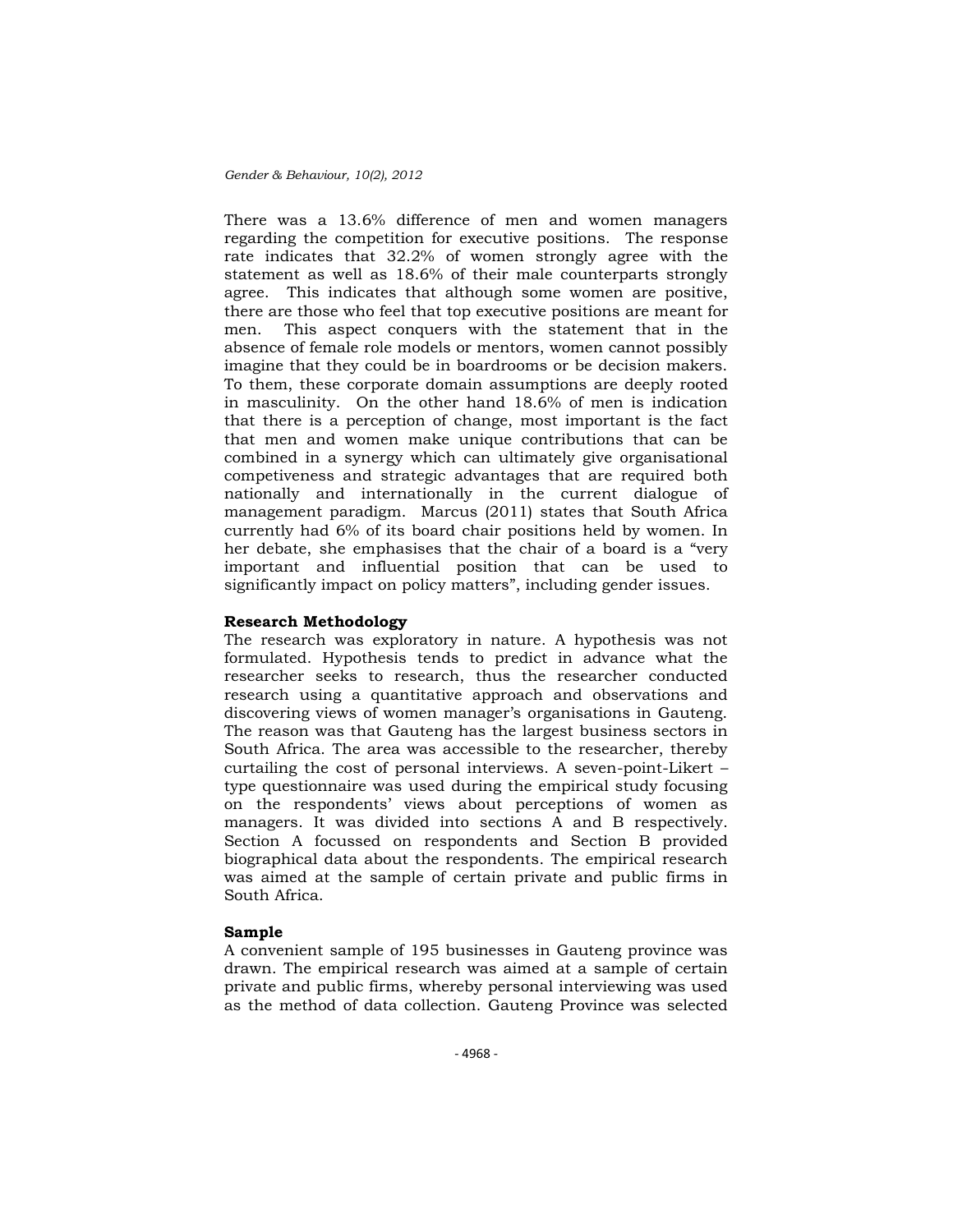because of its accessibility for the personal interviews and to limit costs. Furthermore, Gauteng is the fastest growing region as well as the economic hub of the South African economy. Thus, the sampling procedure was based on the principle of randomness and the selected firms constituted the elements of the target population. Quantitative data was brought together for the final analysis and the response rate was 86 percent.

### **Data**

Information was acquired from both primary and secondary sources. The secondary sources of information consisted of periodicals, books, textbooks, dissertations and newspapers. In this manner a ground theory approach was followed and additional theory developed inductively from the study as the investigation went on. The primary sources were composed of key persons in selected companies. 195 structured questionnaires were distributed. Hence, interviews and appointments played a very large role in this study, through such instruments as the structured questionnaire. The primary sources were dealt with through the qualitative approach, for such an approach allows the researcher to actually record data in the subject's own words. The data obtained was finally processed by computer, using a statistical software package for Social Sciences (S.P.S.S.). Where applicable, percentages were rounded off, according to accepted practice, to the nearest whole number.

Chi-Square test was used to test the independence of two or more variables in a contingency table. In this study, it was used to compare men and women on several indices as shown in the contingency table. The chi-square test compares the observed frequencies with expected frequencies. The larger the difference between observed and expected frequency, the more likely it is that there is a statistically difference between categories.

### **Findings**

A culture of transformation leadership is an instrumental to gender equality. Most organisation in South Africa are founded on partriarchal vies which reinforce social relations rather than challenge them. Organisations remain male- biased, whereby commitment to transformation is not effectively taking place. Male domination often excludes women deliberately or devalue their contribution, giving rise to disabling environment for women's advancement that is associated with negative outcomes on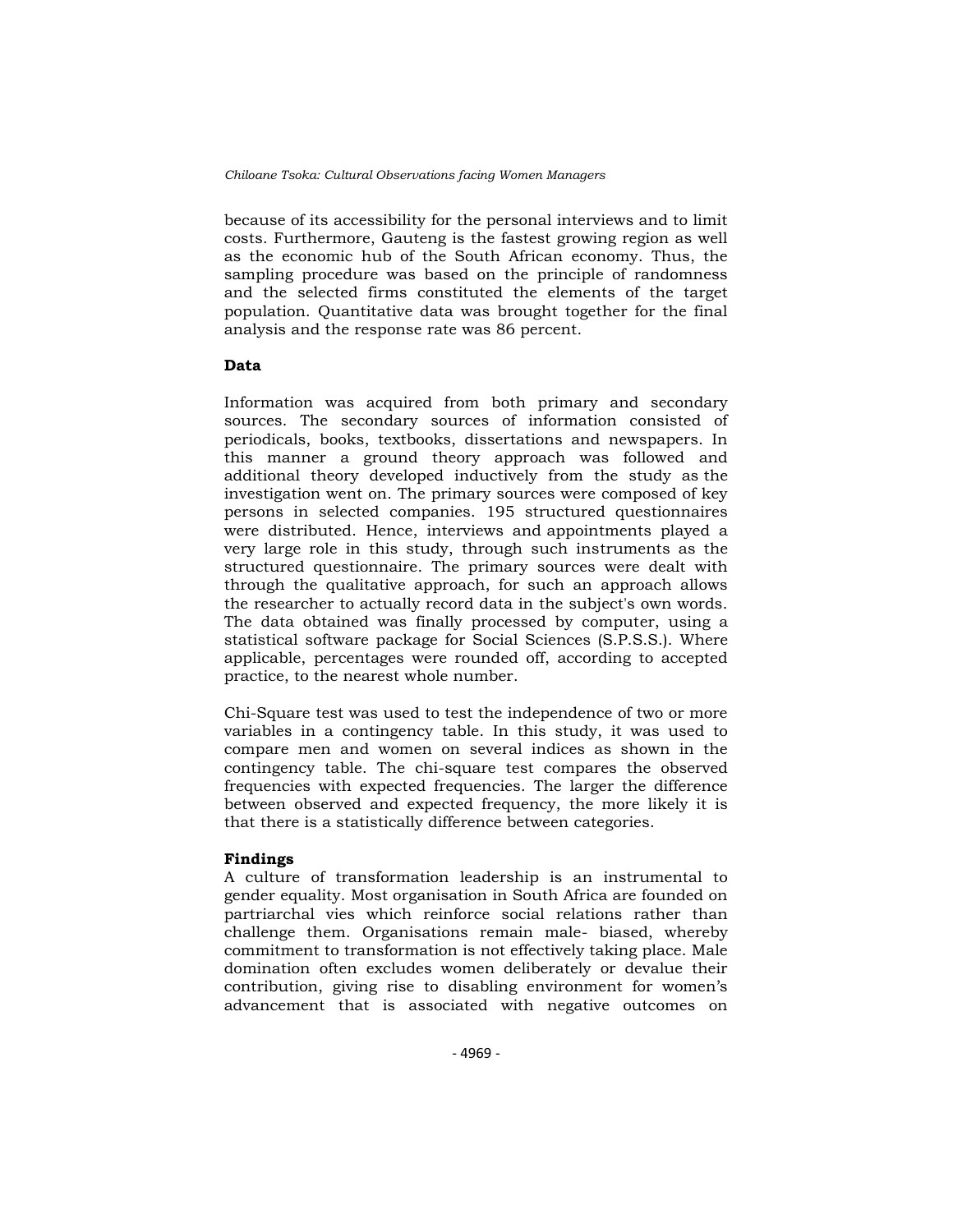performance. It is thus, imperative for women in leadership positions to challenge the rules, and not to play by them.

The statistical findings of the study indicated that, in Gauteng Province, management positions are still dominated by white, Afrikaner men. Although, a considerable number of respondents exhibited a positive change in attitude towards women as managers, the majority was conservative and biased against women. The findings prove a subtle negative attitude towards the advancement of women and that those women find it difficult to conceptualise the idea of managerial position simply because cultural dimensions observed as perceptions was perhaps an indicative of the lack of female mentors in management. Over all analysis the cultural perceptions indicated a positive change towards accepting women as managers.

Women cannot be aggressive in business situation that demands it and those they were less capable of learning mathematical and mechanical skills than men while. Therefore, any organisation that is committed to gender equality in the work place is the one that adopt:

An organisational culture that is conducive to the advancement of women as one in which diversity is valued in the recruiting and development of employees.

Organisations that wish to achieve success in the advancement of women as managers should begin by changing their organisational cultures, as the perception held by employees play an important role in their behaviour, which in turn influences those cultures.

### **Organisational change**

Training has critical role to play in enhancing organisational change and not a stand-alone initiative. Increase in women's representivity creates more role models to which other women can aspire and thus work hard. It is also important that recruitment procedures should be aimed at redressing women's representivity in senior levels. It is of critical importance that organisations should accelerate programmes for women with potentials and promote gender compliance with gender-sensitive behaviour.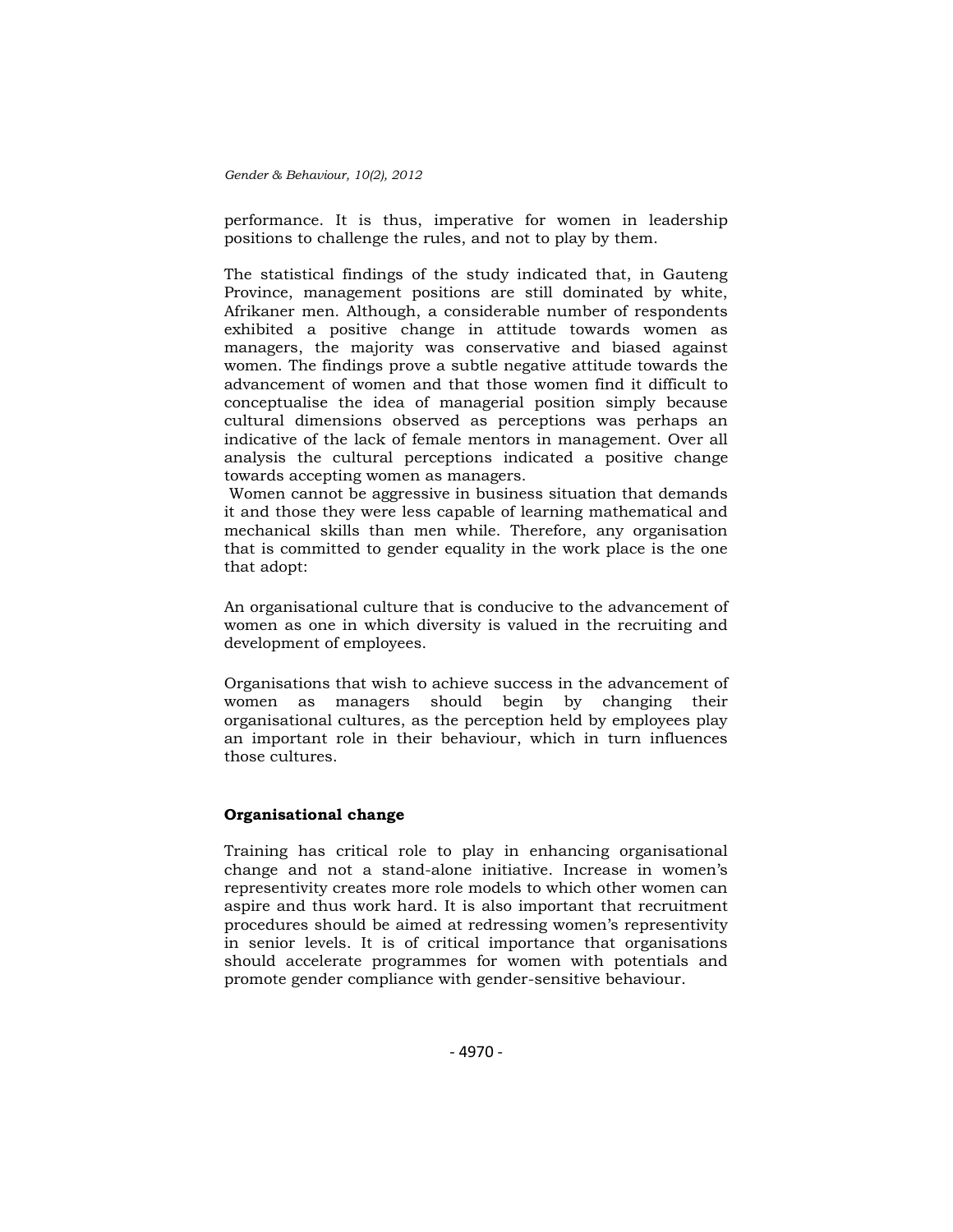### **Conclusion**

According to Marcus (2011) South African women count 19.3 percent in senior positions compared US, Australia and Canada. However they still hold lower paid and less skilled jobs. Thus, government's serious endeavour to fight gender inequalities is a stepping stone to eradicate poverty (Moleke, 2005). Nonetheless, social equality is one flexible organising principle that fundamentally influences the hips according to the norm that demands that all individuals in society be accorded equal civil, political, social liberties, rights constructive and opportunities quality of life circumstances of living persons and communities, as well as human relations. It is therefore important to note that what needs to be done in order to bring about change and equality is not only to pass legislation, e.g. the Equity Act, but to walk an extra mile in the form of harnessing women managers effectively to foster and inculcate change in people's attitudes, mind-sets, values and perceptions regarding their leadership role. Women are indeed capable of playing the game in the corporate world and society as a whole.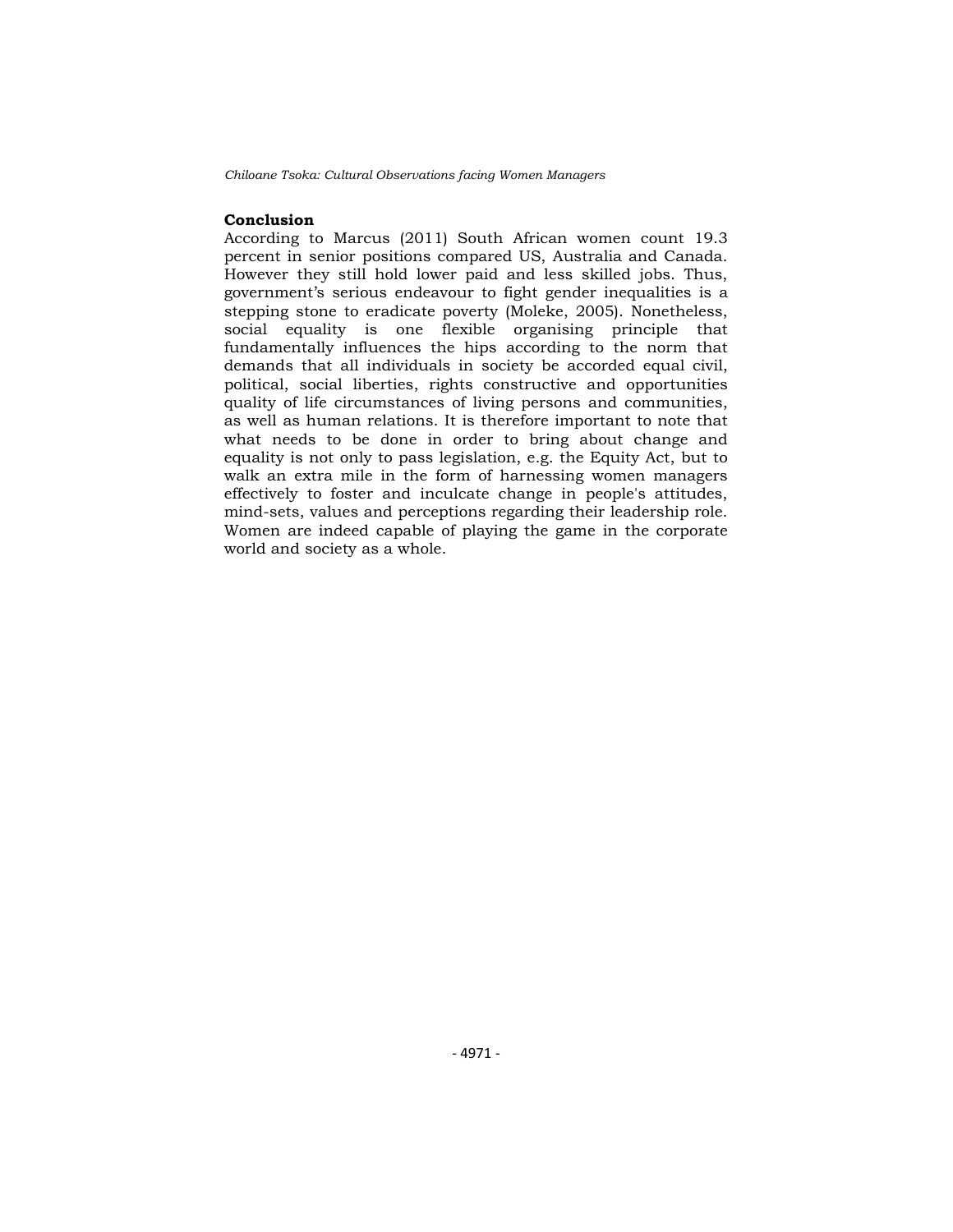#### **References**

- Marcus, G. (2011, march 16). Gender and economic empowerment. *Pretoria News Paper.*
- Bilimoria D. And Piderit, S,K., EDs. 2007.Handbook on women in business and management. Cheltenham: Edward Elgar.
- Bottomore (1990:676). *Perceptions of barriers to the advancement of women in management and leadership positions in South Africa.*
- Cameron, K.S., & Quinn, R.E. (2006). *Diagnosing and changing organisational culture: Based on the competing value framework*. Revised edition: Jossey- Baas.
- Central Statistics South Africa. (2006). *South African Gender Indicators*. Retrieved June 28, 2006, from [http://www.statistics.com](http://www.statistics.com/)
- Erwee, R. (1994). *South African women: Changing career patterns.*  RSA. Pp 175 - 177
- Gloster, D. (2011). A men's perspective. *Top women in business and government. 6th edition, 38-39.*
- Hendricks, L. (2004). Sustaining job creation through sound investment. SAWEN. Pretoria: The Department of Trade and Industry.
- Hofsted, G. (1998:6-7*).* [Masculinity and Femininity: The Taboo](http://www.amazon.com/gp/product/076191028X?ie=UTF8&tag=wwwgeerthofst-20&linkCode=as2&camp=1789&creative=9325&creativeASIN=076191028X)  [Dimension of National Cultures \(Cross Cultural](http://www.amazon.com/gp/product/076191028X?ie=UTF8&tag=wwwgeerthofst-20&linkCode=as2&camp=1789&creative=9325&creativeASIN=076191028X)  [Psychology](http://www.amazon.com/gp/product/076191028X?ie=UTF8&tag=wwwgeerthofst-20&linkCode=as2&camp=1789&creative=9325&creativeASIN=076191028X)*.*
- ILO (2008). *Action on gender equality, women"s empowerment and ending violence against women in Africa.*
- Luhabe, WM. (1996). Let women be women, *Journal of people dynamics*, Vol. 6, p.14
- Mathipa, ER. (2000). Possible barriers to the advancement of women in Education. *South African Journal of Education, 4, 324-331.*
- Marcus, G. (1990). *Unravelling Social Policy*. Vermood. Schenkman books.
- Marcus, G. (2011*). Women at the top not aiding rest.* Pretoria News, 16 March 2011.
- Moleke, P. (2005). *Inequalities in higher education and the structure of the labour market employment and the economic policy reserve progress*. Occupational paper No1. Cape-Town: HSRC Press.
- Moloto, K. (2010). *What future for B-BBEE?* Top Women in Business and Government 6th edition. Pp36
- Ntuli, M. (2011). Empowerment of women. *Top women in business and government. 6th edition, 145.*